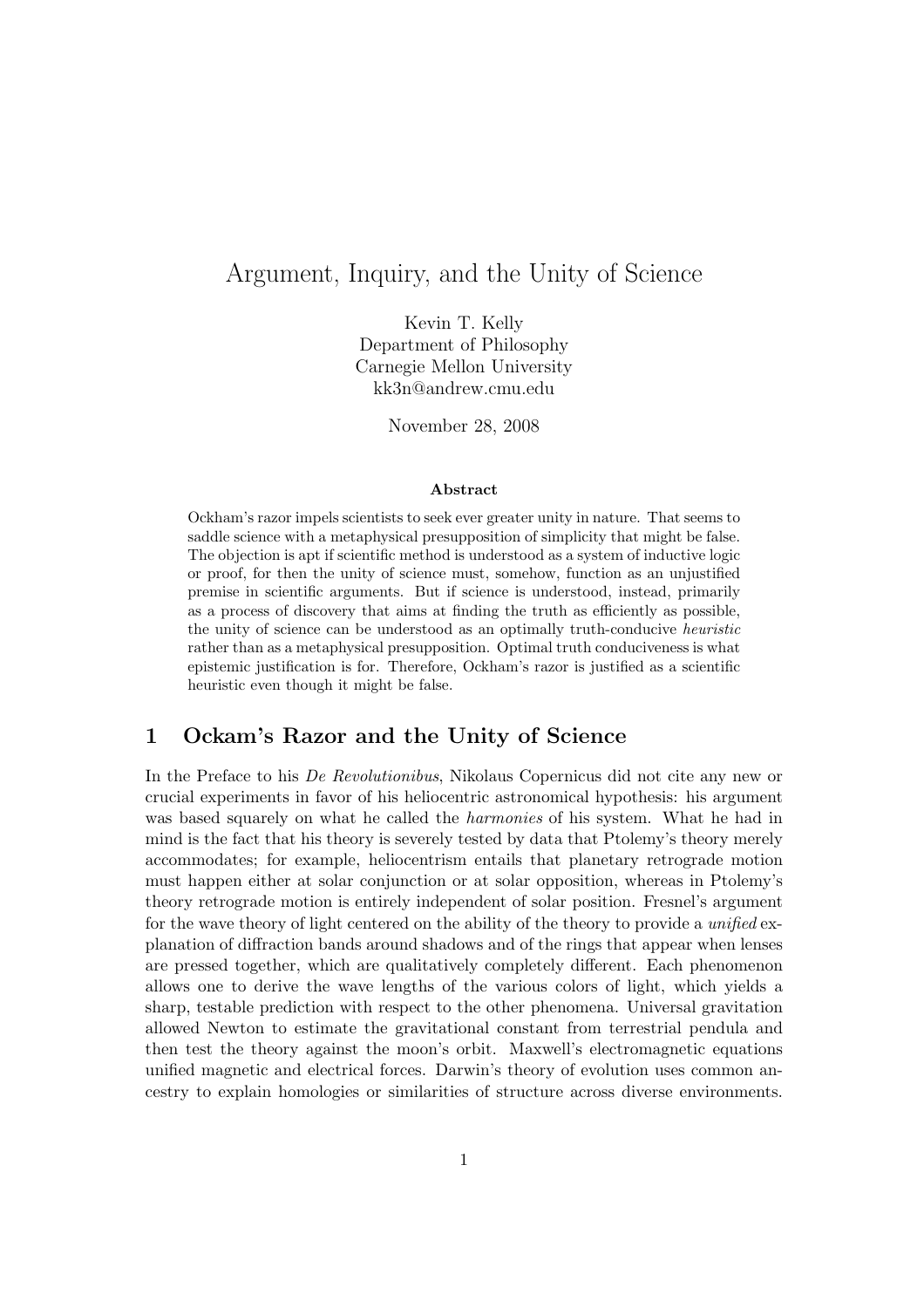And so on. The scientific preference for simple, harmonious, unified, severely testable explanations is now known as Ockham's razor.

Harmony, unity, and severe testability sound like wholesome virtues, but it is a further question whether such virtues count as reasons to believe in simple theories. Ockham's razor can result in error. Parmenides proposed that the universe is an immutable, perfectly symmetrical sphere. Aristotle set force proportional to the first derivative of distance rather than to the second. Johannes Kepler "unified" the diameters of planetary orbits by nesting the orbits in nested platonic solids. Particle physicists mistakenly assumed that reactions would conserve parity. Conspiracy theorists see diabolical common causes everywhere. In fact, nature is not perfectly simple and its complexities were not always so obvious as to be observable immediately (e.g., the violation of parity). To assume that reality is as simple as possible with respect to the data available can, therefore, result in error. So what entitles science to assume that the truth is simple? The simplicity of the universe would seem to be an empirical matter that should be investigated rather than pre-judged by science.

Every philosophical explanation starts with a simple, guiding paradigm or metaphor. One traditional, guiding metaphor for explaining scientific method is that science is a system of empirical or inductive *arguments*. Inductive arguments reflect a relation of support or partial entailment of theoretical hypotheses by the available data and other background assumptions. On that view, Ockham's razor must be understood either as a material premise or as a structural feature of inductive argumentation. But it is implausible to suppose that we know that hidden realities must be simple, so Ockham's razor does not appear to be a premise. Nor does the rhetorical force of Ockham's razor explain why simplicity should count toward empirical justification—is does not imply ought.

Alternatively, science can be viewed not as a system of arguments but as an ongoing process of inquiry directed at finding the truth. But how could any process systematically biased toward simplicity help one find possibly complex truths? Since Ockham's razor is a fixed bias, relying on its advice is like navigating a ship whose compass needle frozen into a fixed position by rust. Nonetheless, I will explain how Ockham's razor can be shown, in a sense, to be optimally truth conducive. The trick is that theory choice is an ongoing, essentially fallible procedure and, hence, cannot possibly be guaranteed to head straight for the truth, so the best Ockham's razor could do is to keep inquiry on the straightest possible path to the truth—much as directions to the freeway keep one on the best route home wherever home might happen to be. Therefore, the conception of science as an extended, fallible process of inquiry allows one to explain how Ockham's razor can be optimally truth conducive without assuming a priori that the universe is simple. The conception of science as a static system of arguments has not achieved a similar explanation and it is not clear how it could.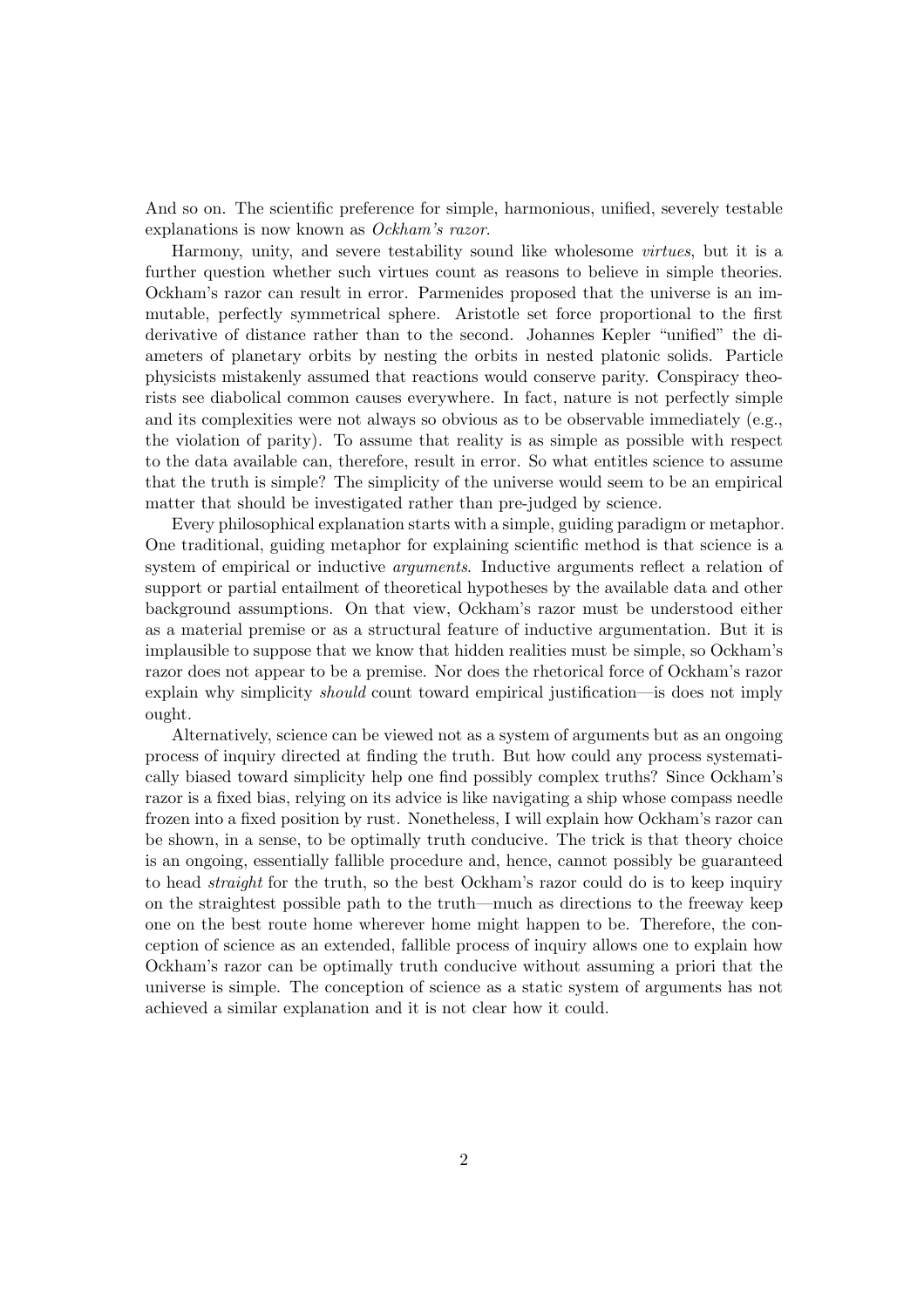## 2 Simplicity and Proof

Philosophers of science tend to think of scientific justification in terms of confirmation. The idea is that confirmation is some sort of relation between theory and evidence that in some sense justifies or increases the justification of the theory. However you come up with a theory, at the end of the day it is the evidence reported in the final writeup rather than the Stürm und Drang of the scientist's individual psycho-history that matters (Hempel 1965). Kepler's neoplatonic fantasies and travails in deciphering the orbit of Mars and Kekule's dream of a snake biting its own tail prior to publishing the stere-structure of Benzene make fascinating and inspirational reading, but have nothing to do with the justification of the views for which these men are justly famous. Instead, it is the bearing of the available evidence that ultimately justifies a theory. Hence, a proper understanding of scientific justification reduces, in its cold fundamentals, to the nature of the relation of *confirmation* or *evidential bearing*, itself. And how does one study such a thing? As philosophers have done since Plato: by examining intuitive judgments of positive and negative evidential relevance to sketch out or explicate the underlying concept. The concept of confirmation, properly analyzed, distills the essence of scientific justification and, hence, screens off or renders irrelevant all of the other more vivid, procedural or, one might say, *tawdry* aspects of inquiry, like gathering data, generating hypothesis, testing them, formulating alternatives, and generally doing one's best to find the truth.

The plausibility of the preceding position is based squarely on a rough analogy between scientific justification and mathematical proof. Scientists and mathematicians both use proofs and arguments. Gottlob Frege, David Hilbert, and others seemed to explain mathematics as a system of theorems from formal axioms. It is tempting, therefore, to apply the same idea to natural science, substituting a fallible or "inductive" logic for the deductive logic of mathematics.

The logic of empirical science has been sought mainly in the theory of probability. One approach, due to John Maynard Keynes (1921) and Rudolf Carnap (1962), is to choose a particular conditional probability measure  $p(T|E)$  whose value is to be interpreted as the degree of confirmation or partial entailment of theory  $T$  by evidential report  $E$ . The idea is that in a logically valid argument from premise  $E$  to conclusion  $T$ there can be no counterexample, whereas the strength of a partially valid or inductive argument depends on the *weight* or *proportion* of possible cases satisfying  $E$  that also satisfy T. Weight is interpreted as some probability measure  $p(D)$  over possible state descriptions D of the universe as describable in the scientist's language. Then the conditional probability  $p(T|E) = p(T\&E)/p(E)$  can be viewed as the degree to which premises E partially entail theory T, with full entailment implying  $p(T|E) = 1$  and refutation implying  $p(T|E) = 0$ . The trick is to pick out some special choice of p. But which one? Carnap wanted to make sure that confirmation would allow for induction or learning from experience, which for him meant that more observations satisfying property Q confirm that the next observation will also satisfy Q:

 $p(Q \text{ tomorrow} | Q \text{ until today}) > p(Q \text{ today} | Q \text{ until yesterday}).$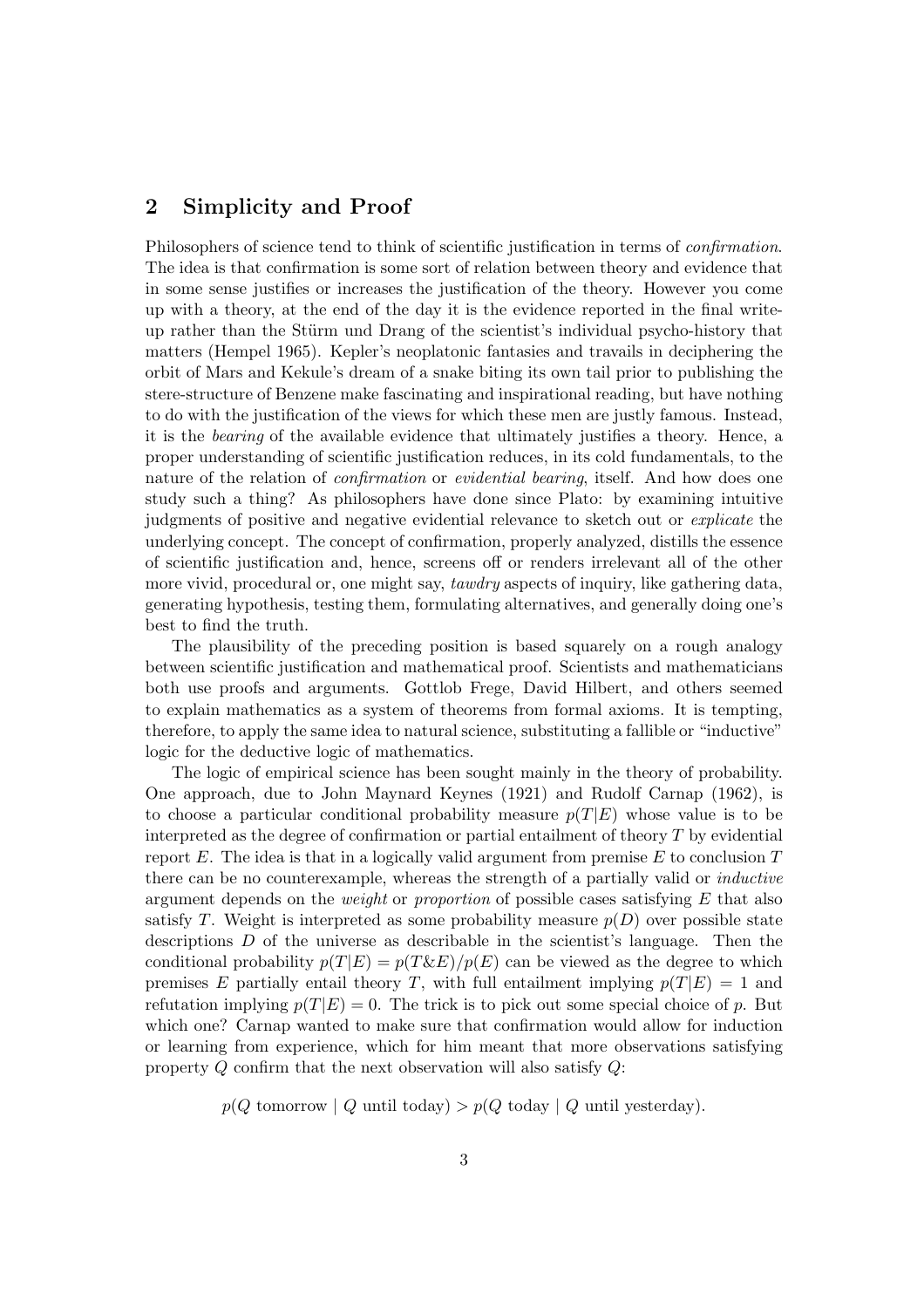Traditionally, induction is traced to uniformity of nature, the view that the future will resemble the past. Uniform courses of nature are usually thought to be simpler than random or messy courses of nature, so uniformity of nature is an instance of Ockham's razor and, therefore, Carnap was really attempting to *explain* Ockham's razor in terms of confirmation or empirical argumentation.

An obvious idea is to assume that every possible state description of the universe carries equal probabilistic weight, but that idea makes successive observations probabilistically independent, so there is no induction in the sense just described. Instead, Carnap assigned equal probabilities to *structural* descriptions of the universe, where two states of the universe have the same structure if they are identical up to a permutation of individual names. Thus, if there is just one attribute, white vs. black, then each state description involving three objects corresponds to an assignment of colors to these objects:

$$
p(\circ \circ \circ) = 3/12
$$
  
\n
$$
p(\circ \circ \bullet) = p(\circ \bullet \circ) = p(\bullet \circ \circ) = 1/12
$$
  
\n
$$
p(\circ \bullet \bullet) = p(\bullet \circ \bullet) = p(\bullet \bullet \circ) = 1/12
$$
  
\n
$$
p(\bullet \bullet \bullet) = 3/12.
$$

Carnap's proposal evidently imposes imposes a not-so-subtle prior probabilistic bias toward uniform or simple sequences of experience—a bias that becomes more pronounced as the number of individuals is increased. Given that a priori bias, it is hardly surprising that a run of black circles increases the probability of seeing another black circle.<sup>1</sup>

Carnap's explanation of induction has all the advantages of theft over honest toil. But even a thief needs to tell a consistent story, and Carnap's confirmation idea can't do so. Suppose that the predicate "blite" (Goodman 1995) is defined as black up to stage three and white thereafter and "whack" is defined as white up to stage three and black thereafter. To a speaker of the blite/whack language, the "uniform" worlds are "always blite" and "always whack", so the inductive bias becomes:

$$
p(\circ \circ \bullet) = 3/12
$$
  
\n
$$
p(\circ \circ \bullet) = p(\circ \bullet \bullet) = p(\bullet \circ \bullet) = 1/12
$$
  
\n
$$
p(\circ \bullet \circ) = p(\bullet \circ \circ) = p(\bullet \bullet \bullet) = 1/12
$$
  
\n
$$
p(\bullet \bullet \circ) = 3/12.
$$

Now learning from experience means expecting black at stage three after an seamless run of white. Or anything else, depending on the language and the bias adopted. The first response is that "blite" and "whack" are phoney, gerrymandered concepts

<sup>&</sup>lt;sup>1</sup>The trick is that Carnap did not include time of appearance of an object as a predicate in the underlying language. If he did, then every ternary sequence would be in its own structural isomorphism class and once again there would be no learning! Carnap insisted that confirmation be assessed only in light of the total information available. Refusing to include time as a predicate is a tacit violation of that principle.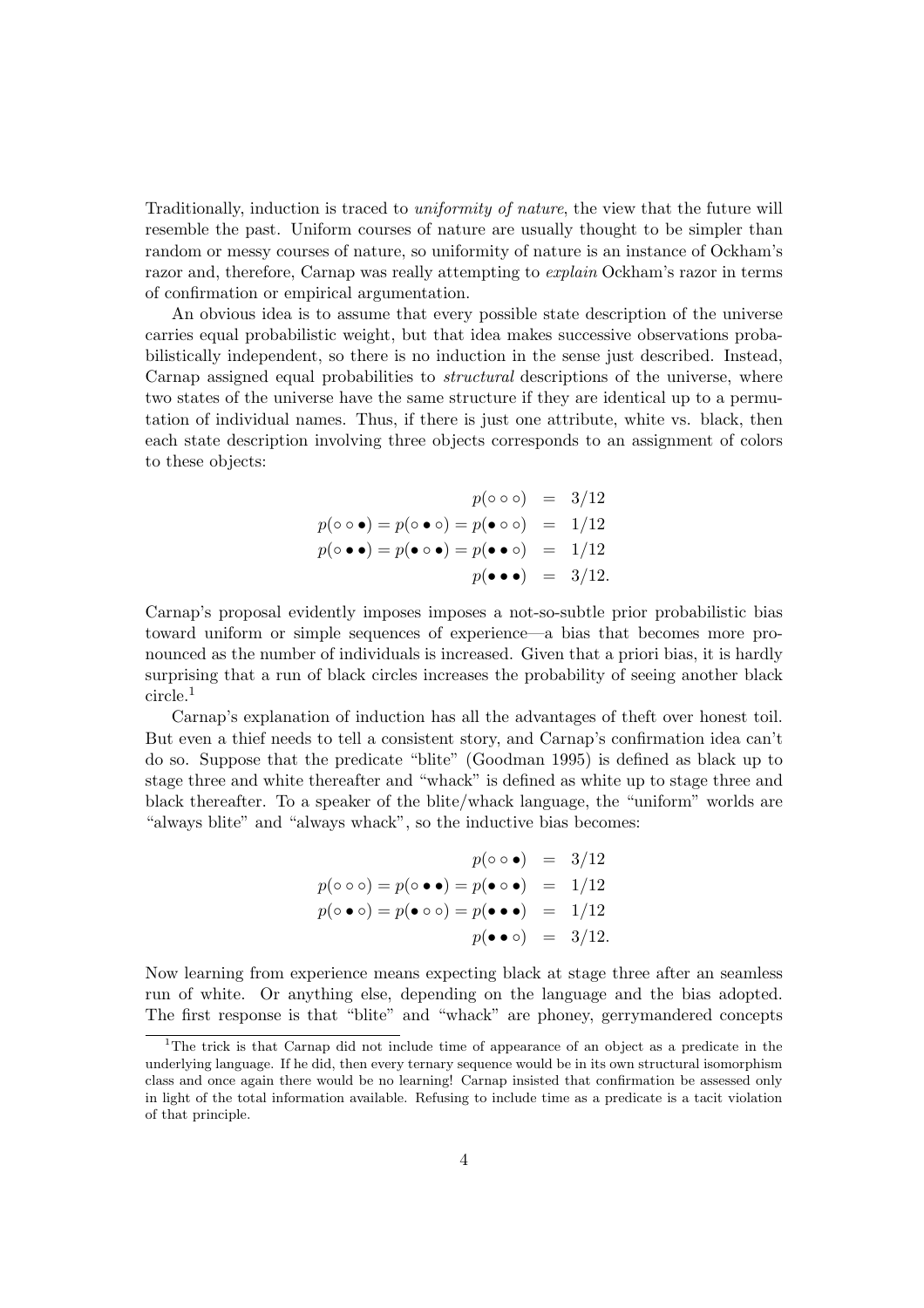until one stops to reflect that to the blite/whack speaker white and black are equally gerrymandered, since they amount to "blite until stage three and whack thereafter" and "whack until stage three and white thereafter". So far as logical syntax is concerned (and that's all Carnap's logical approach had to fall back on) the situation is entirely symmetrical.

This radical dependence of scientific justification on linguistic formulation was not necessarily a bitter pill for Carnap, himself. Carnap had a penchant for progressive ideas and for solving the world's and philosophy's conflicts with language reform—he was an avid Esperanto instructor as a youth, for example and he developed his own shorthand for making notes—to the chagrin of contemporary archivists. In his philosophy, the laws of logic—deductive or inductive—are necessarily true not because they reflect some deep structure in the world but because they are an empty, conventional game; so it was a foregone conclusion to him that the concept of confirmation or partial entailment should have such a conventional element as well. The irony of grounding Ockham's razor on the choice of a free parameter in his philosophy seems to have been lost on Carnap.

But then it must be conceded that the reasons for using one logic as opposed to another are pragmatic or external to logic, itself. In an Orwellian terminological maneuver, Carnap included the truth-conduciveness of inquiry guided by such a logic among the merely "pragmatic" considerations, reserving the term "logic" for empty conventional considerations irrelevant to the fundamental aim of science. That amounts to a concession that Ockham's razor has no logical explanation.

Sometimes the best strategy is to fall back and to rally on more secure terrain. Frank Ramsey (1990), who discussed similar ideas with Keynes at Cambridge, proposed that there is no need to justify choice of a particular p because  $p(A)$  is nothing other than some individual's degree of belief or willingness to pay for a bet that  $A$  is true. Whereas Carnap and Keynes viewed  $p$  as part of the structure of scientific justification, itself, Ramsey's view, now called *subjective Bayesianism*, was that  $p$  is more like a material premise reflecting the background beliefs and hunches of the individual. Then the logic of scientific justification, or of empirical rationality more broadly, consists only of the rules of probability, themselves, together with the familiar updating rule:

$$
p_E(T) = p(T|E) = \frac{p(T \& E)}{p(E)},
$$

which says that one's degree of belief in theory  $T$  upon learning that  $E$  should be one's prior degree of belief in T conditioned on E.

The tactical retreat may seem like an utter rout, for science is no longer portrayed as the chaste operation of pure logic, but as the result of combining arbitrary, prior biases with data to arrive at new biases. Of course, advocates of personalism were keenly aware of that objection from the outset and, to some extent, it can be met (Howson and Urbach 1989). It follows immediately from the above definition that:

$$
p(T|E) = \frac{p(E|T)P(T)}{p(E)},
$$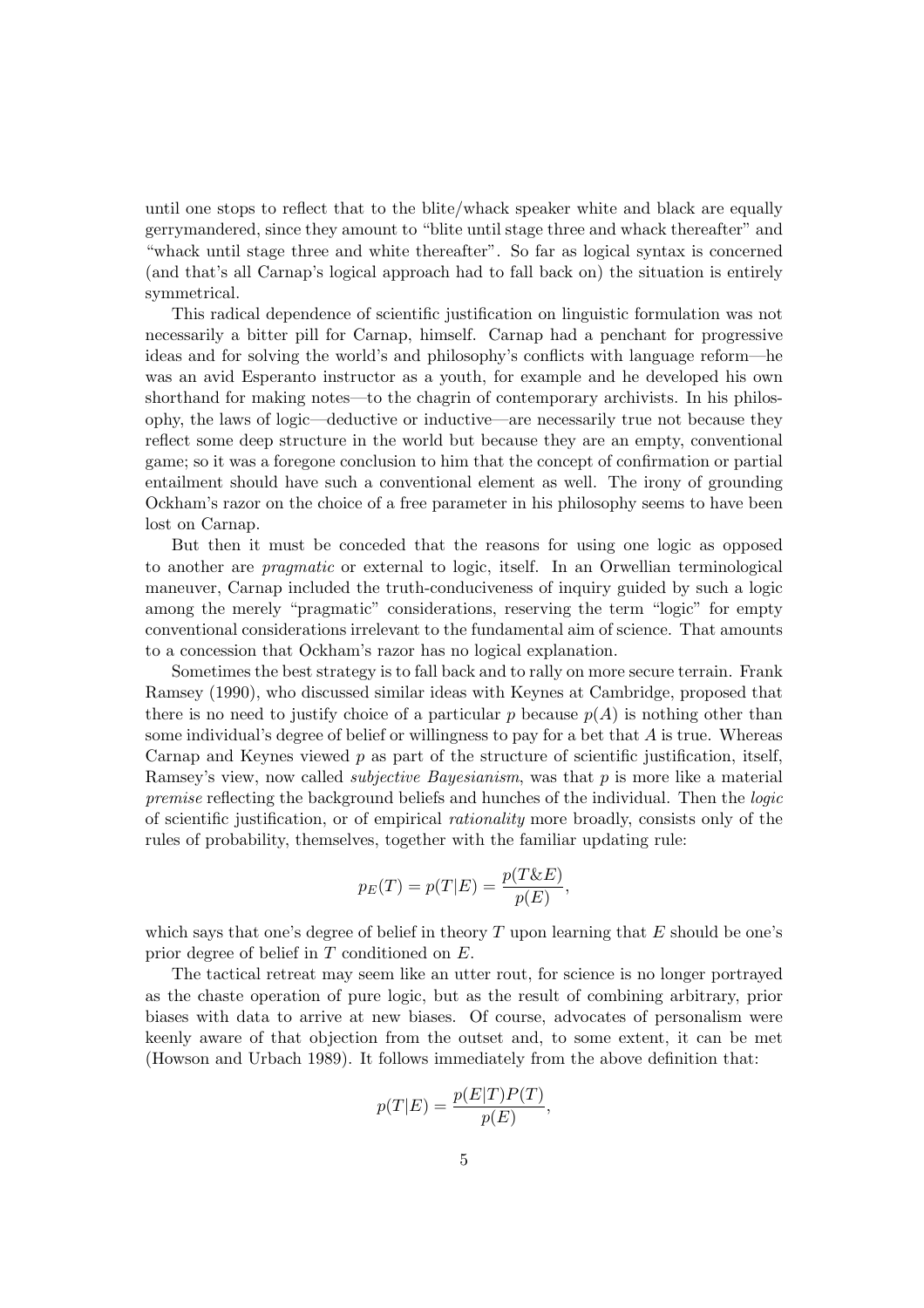a fact known as *Bayes' theorem.* Then  $p(T)$  and  $p(E)$  are called the *prior* probabilities of the theory and the evidence, respectively, and  $p(E|T)$  is called the *likelihood* of the theory given E. The likelihood  $p(E|T)$  corresponds, roughly, to the extent to which T explains or at least predicts E. The idea is that the theory T says what  $p(E|T)$  is, so the only subjective elements remaining are  $p(T)$  and  $p(E)$ . The prior probability  $p(T)$ corresponds to the initial plausibility of  $T$ , and who can deny that initial plausibility has something to do with scientific justification? The prior probability  $p(E)$  corresponds to how surprising or unexpected the evidence is. There are celebrated cases of strange predictions vindicated by nature (e.g., Fresnel's prediction of a bright spot in the center of a circular shadow) and it does seem that these have particular confirmatory value. After the connection of the formula to scientific method is clear, it does explain quite a bit of scientific method. Implausibility is bad for then  $p(T) \approx 0$ . Refutation is bad because  $p(E|T) = 0$ . Surprising predictions are good because then  $p(E|T) = 1$ and  $p(E) \approx 0$ . Tediously repeated experiments have diminishing returns since then  $p(E) \approx 1$ . Those are just the sorts of vague maxims that come to mind when one thinks of scientific method and now they can be traced to the firm ground of probability theory and the updating rule, rather than to some unmotivated, particular choice of p. Also, conceding that p enters into science as a premise rather than as part of the logic, itself, allows one to integrate background knowledge into science in a smooth and motivated way. In Carnap's setup, one always faces the question whether one is talking about personal hunches or logical support by the data and it is not even clear what that distinction means in particular cases (Quine 1951).

For those reasons and others, personal Bayesianism has caught on like wildfire in philosophy, statistics, machine learning, economics, social science, advertising, insurance, management and, increasingly, in the natural sciences, themselves (Lee 1989). It is an example of a philosophical view about science that has become part of the very fabric of science.<sup>2</sup>

What about Ockham's razor? Recall that Carnap's account depended on a particular choice of  $p$ , which, on the Bayesian scheme, seems to make it an explicit, material premise rather than a structural feature of the logic of science, itself. But at a deeper level Bayesians do have something to say about simplicity. Consider dependent variable  $Y$  and independent variable  $X$  and consider the orders of complexity of polynomial relationships between them: zero, constant, linear-but-not-constant, quadratic-but-notlinear, etc. Think of all the polynomial equations as being nested together into one infinitely long equation:

$$
Y = \epsilon + a_1 + a_1 X^1 + a_2 X^2 + \dots,
$$

where  $\epsilon$  is a random variable that injects noise so that the plot of dependent variable Y is not exact for a given value of the independent variable X. Let hypothesis  $H_n$  say that exactly  $a_1, \ldots, a_n$  are non-zero and assume that some hypothesis  $H_n$  is true. If

<sup>2</sup>Of course, that makes it rather self-serving to argue for Bayesianism on the basis of "case studies" that reveal Bayesian behavior—one ought at least to present alternative philosophies of induction (e.g., mine) and then take a survey.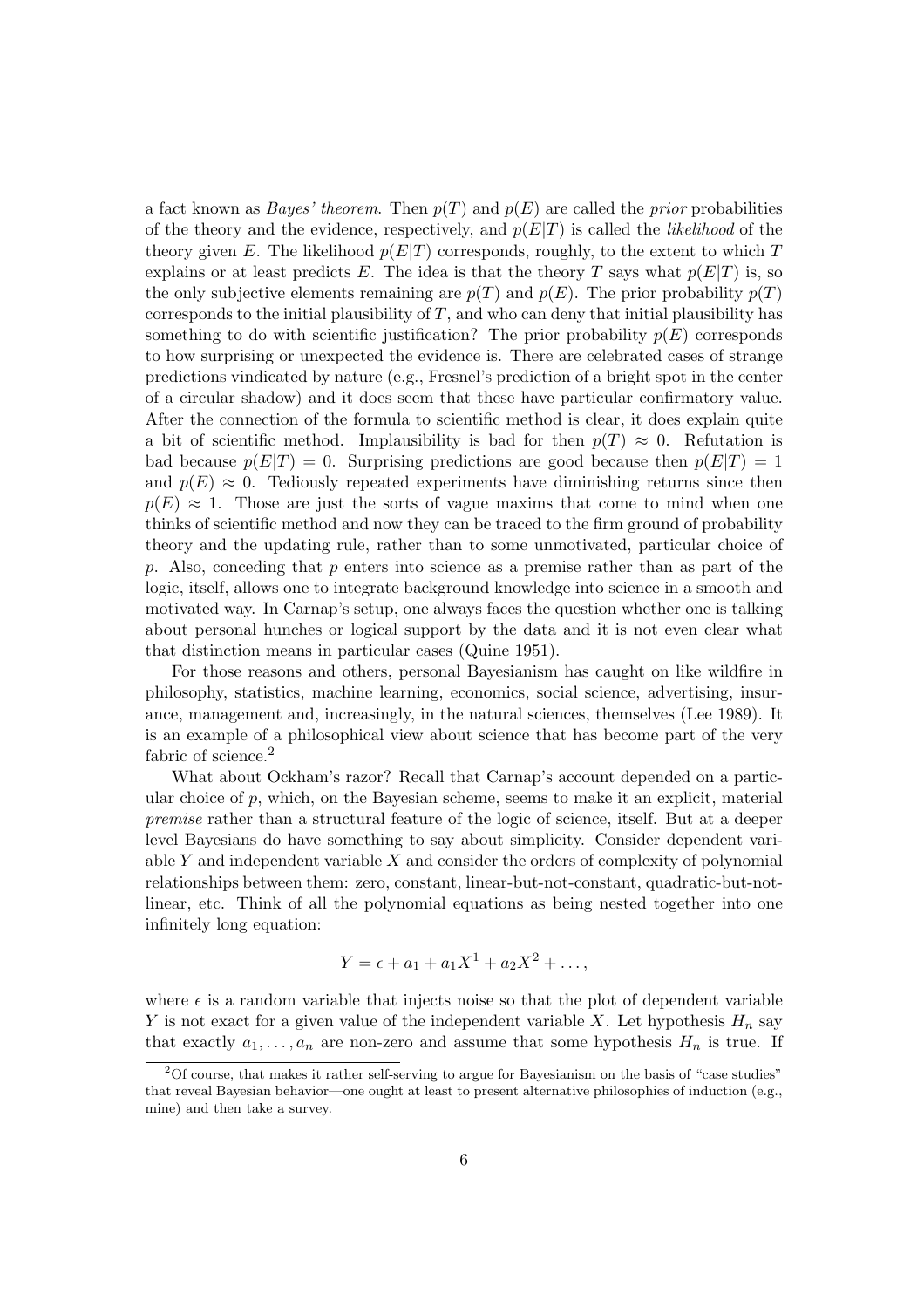the observations were perfect, then one observation would suffice to rule out  $H_0$ , two would suffice to rule out  $H_1$ , etc. (Popper 1959). But science isn't that easy because the random error term  $\epsilon$  spreads out the observations, making the arbitrarily small bumps in an arbitrarily complex polynomial curve arbitrarily hard to discern at a given sample size.

The extra bumps allowed by  $H_i$  as i increases are paradigmatic of what scientists understand empirical complexity to be. Each bump in is governed by a free parameter  $a_i$  that can be twiddled to *accommodate* the data. Hence, simpler theories *explain* simple data better or less arbitrarily so they are tested more severely by the data. These are not explanations of Ockham's razor, however (contrary to what many seem to think)—they are just trivial restatements of it.

The Bayesian explanation of Ockham's razor now goes like this. Suppose that the data nearly all fall on a flat line around zero. That is more or less what  $H_0$  or  $Y = 0$ would predict, so  $p(E \mid H_0)$  is not so small. Now consider  $H_1$ , which says that  $Y = a_0$ for some  $a_0 > 0$ . If  $a_0$  is tuned toward 0,  $p(E \mid Y = a_0)$  converges to  $p(E \mid Y = 0)$ , which is the Bayesian way to say that the more complex theory  $H_1$  has a free parameter  $a_1$  that can be tuned to accommodate the data. But  $H_1$  says only that there exists some value of  $a_1 > 0$  such that  $Y = a_1$ , so the likelihood of sample E given  $H_2$  is the weighted average:

$$
p(E \mid H_1) = \int_z p(E \mid Y = z) \cdot p(Y = z \mid H_1) \ dz.
$$

Since  $p(E | Y = a)$  is at best a little smaller than  $p(E | Y = 0)$  when  $a \approx 0$  and drops off to zero elsewhere, the weighted average is far smaller than  $p(E \mid H_0) = p(E \mid Y = 0)$ , so  $p(E \mid H_0) \gg p(E \mid H_1)$ . Hence, by Bayes' theorem, the sharp explanation by the simple theory swamps almost any prior hunch in favor of the complex theory. It seems, then, that even Ockham's razor is enforced by the structural part of probability theory, so the retrenchment to defensible ground was a resounding success.

Not exactly. Suppose that there are two theories, that a marble in a box is blue and that the marble is not blue. Indifference there results in degree of belief  $1/2$  in both theories. Further indifference among the ways of being non-blue results in probabilities far less than 1/2 for each of these colors (assuming sufficiently fine distinctions in color). So if the question is to guess the color of the marble, whatever it is, your ignorance now favors blue. Alternatively, you could be indifferent about color, in which case you would be strongly biased against blue in the question of blue vs. non-blue. The familiar moral is that that it is impossible to avoid strong prior biases in all questions even if one is confessedly completely ignorant with respect to all of the questions modeling ignorance as flat probability forces everyone to take an a priori stand on some questions. The Bayesian "explanation" of Ockham's razor is just a case in point: ignorance over the possible answers to the question of polynomial degree implies that the prior probability of the simple curve stands in an infinite ratio with the prior probability of each complex curve and that infinite prior bias is passed through Bayes' theorem. Alternatively, a flat prior probability over curves implies an infinite prior bias against simple polynomial degrees—i.e., a strongly anti-Ockham bias.

The biases under discussion are not really knowledge or information, as habitually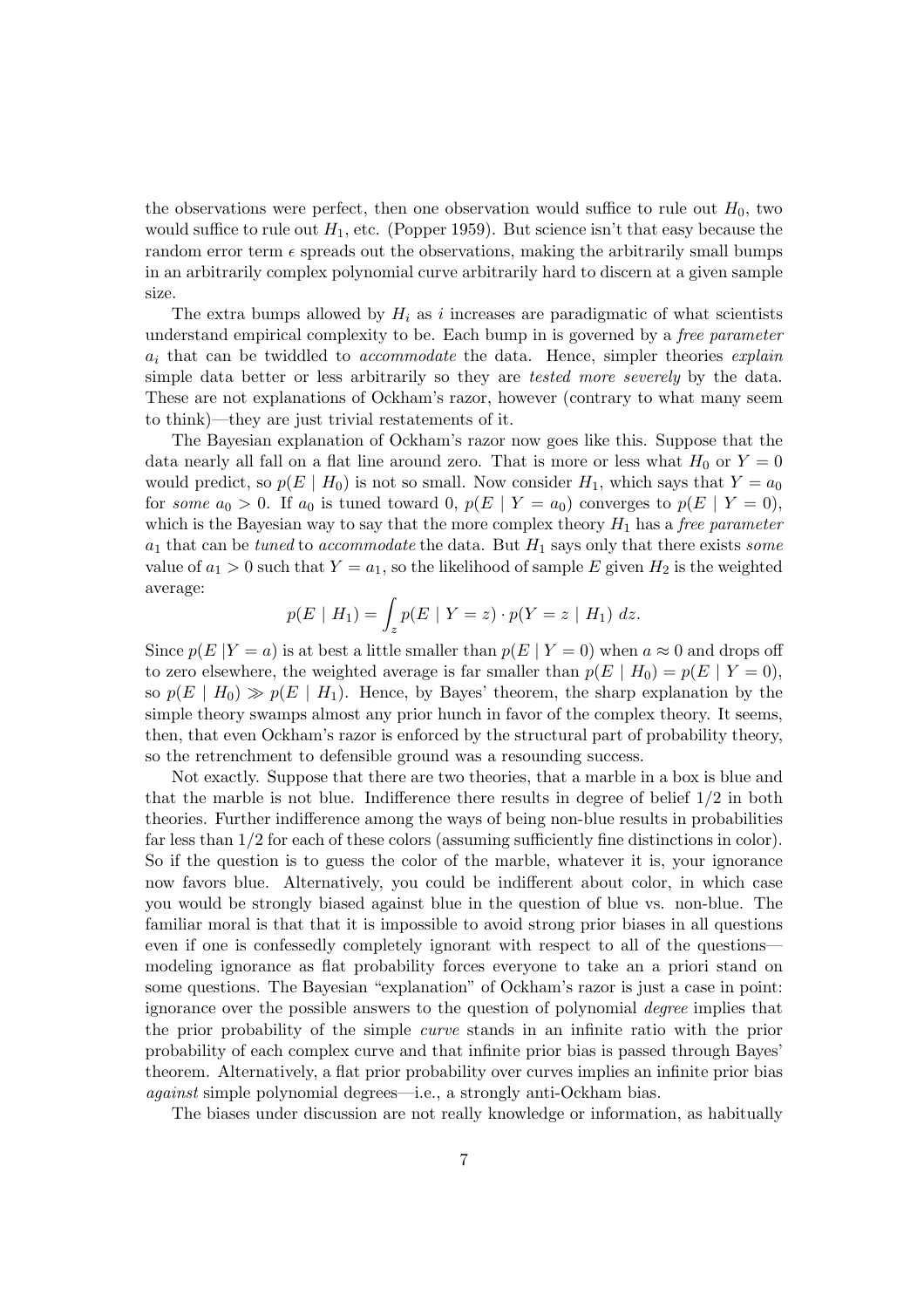loose Bayesian talk about "making use of one's available information" might suggest they are in place before data collection even starts. But neither can such strong biases be considered genuine ignorance, which ought not to be biased. Better to refer to such unavoidable Bayesian biases as ignoredge, to pre-empt the irresistable but epistemologically fatal slide from "ignorance" to "knowledge". The underlying metaphor that  $p$  is a premise in an argument abets the illusion of getting something for nothing here. In real logic, you are free not to have a premise and then you really aren't biased at all. In the Bayesian logic of "rationality", on the other hand, starting with a prior probability  $p$  is mandatory and each choice of  $p$  implies some material bias, so genuine ignorance is impossible.

But what is pure rationality, after all, other than a quasi-sociological model of the reasoning of the people whose reasoning we find most compelling—i.e., ours? For example, Leonard Savage (1954) held that the only ultimate defense of his formal axiomatization of Bayesian theory is that when violations of the axioms are pointed out, people will take steps to bring themselves into conformity. But, as a matter of fact, most of us vote with our feet when Bayesian rationality forces us to replace our genuine, honest, ignorance with Bayesian ignoredge. The following example is due to Daniel Ellsberg (1961). There is an urn filled with red, yellow, and blue balls, all thoroughly mixed. The known proportion of balls is 30% red and 60% yellow or blue and the proportion of yellow and blue balls is unknown. You are offered a hundred dollar bet on red vs. black and a hundred dollar bet on red-or-yellow vs. blue-or-yellow. Most people side with red in the first bet and with blue-or-yellow in the second, which contradicts Bayesian decision theory.<sup>3</sup> Assuming that the agent's ignorance is really ignoredge, favoring red in the first bet implies  $p(R) > p(B)$ . Favoring blue-or-yellow in the second implies  $p(B) + p(Y) > p(R) + p(Y)$  and, hence,  $p(B) > p(R)$ , contradicting  $p(R) > p(B)$ . But if you are just plain ignorant about the relative frequency of blue vs. yellow,  $p(B)$  and  $p(Y)$  should not carry precise values and there is no contradiction.

Bayesianism can be liberalized in various ways to allow for genuine ignorance e.g., by representing the agent's mental state by a set of possible probability measures (Kadane et al. 1999). That approach is more in keeping with the original metaphor of scientific justification as an argument, for now the trivial set containing all possible probability measures corresponds to the empty set of premises. But if both the Ockham and the counter-Ockham biases are added to an agent's set of distributions, as our true ignorance would seem to require prior to the onset of inquiry, the Bayesian argument for Ockham's razor evaporates.

## 3 Simplicity and Inquiry

There is an alternative, more active and dynamic metaphor for scientific justification: that the aim of inquiry is to *discover* or to *learn* the truth and that scientific justification is a matter of truth-conduciveness, or pursuing the truth as effectively as possible.

<sup>&</sup>lt;sup>3</sup>Note that the second pair of bets results from the first pair of bets by replacing prize 0 in case "blue" with prize 100 in case "blue".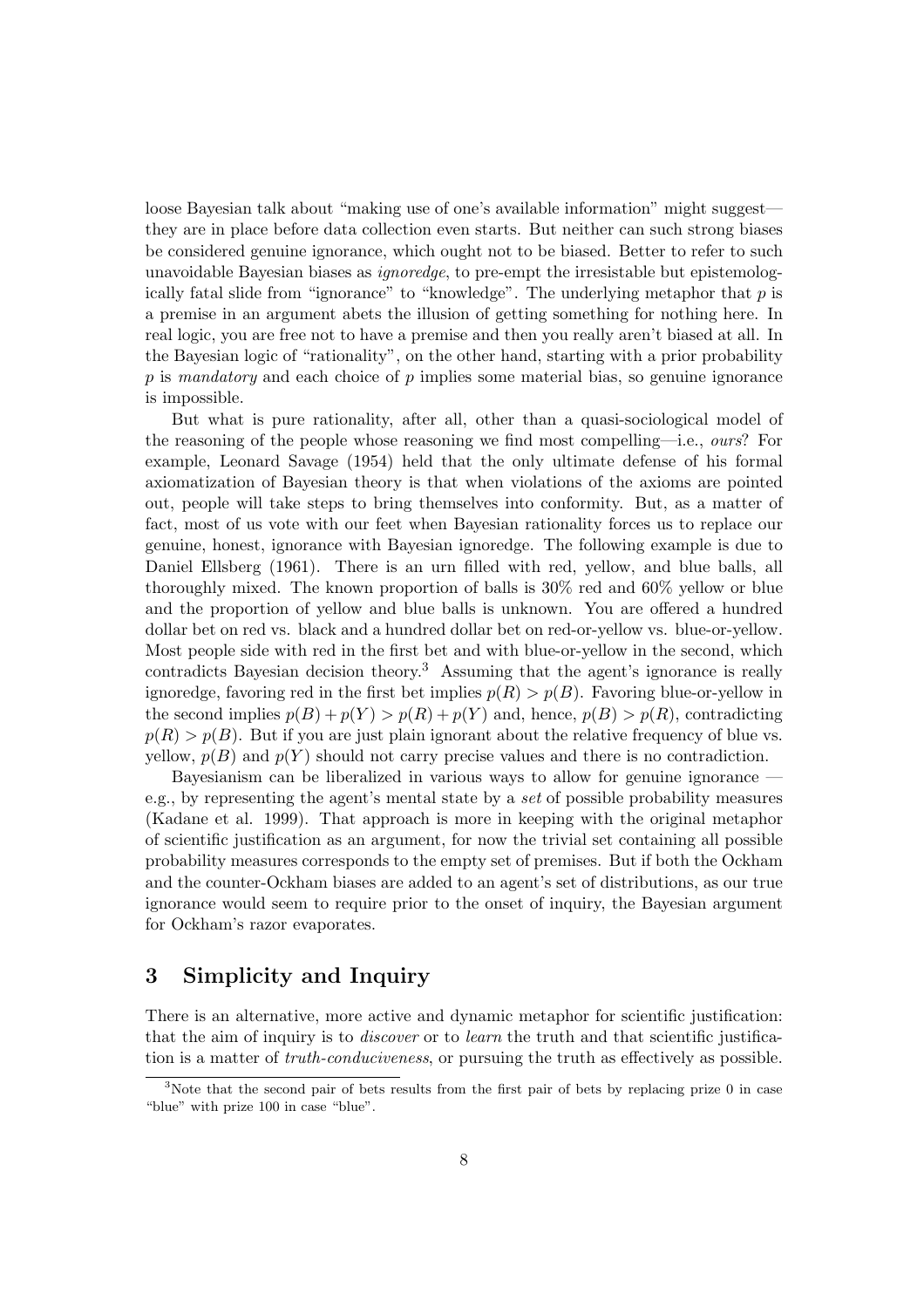Plato, for example, viewed philosophy as a mystical path to ultimate truth. His central metaphors for philosophy were, accordingly, learning, in the dialogue Meno (2007). The learning viewpoint was expounded by the American Pragmatists C. S. Peirce (1878) and W. James (1897) and, in Carnap's time, by the philosopher/physicist H. Reichenbach (1949). Classical (non-Bayesian) statistics is filled with procedures for testing and estimation rather than with proofs. At my university, there is now an academic department devoted entirely to machine learning (Mitchell 1997). Computational learning theory (Jain et al., 1999) is entirely devoted to the truth-finding effectiveness of computable scientific methods. Machine learning and data-mining are now seeing their way back into statistics, itself (Wasserman 2004) and philosophy (Kelly 1996).

As fundamental metaphors for scientific justification, proof and discovery are quite different and, perhaps, even opposite (Kelly 1987, 2000, 2004). On the preceding, logical metaphor, confirmation is a merely formal or conventional relation that screens off the relevance of all process and procedure from scientific justification. The discovery picture is just the opposite: what matters to justification is how well science *works* as an overall learning machine and formal relations like confirmation and rationality are nothing but gears and subroutines embedded in the overall machine that are justified only to the subtle extent that they contribute to the truth-conduciveness of the overall process. The vaunted "published research report" that allegedly screens off the relevance of all procedural considerations is just a token in the overall, ongoing, social machine of inquiry. Even the social rules for assigning credit and blame to individual scientists can be viewed as social programming that furthers or hinders the overall truth-conduciveness of science as a collective enterprise (Kitcher 1993). One of the things that keeps philosophy fresh and exciting is the way truisms reverse when fundamental metaphors are shifted.

Truth-conduciveness comes in various strengths or grades. At the strong end of the spectrum is certifiable reliability: the requirement that a scientific method produce answers in a manner that entails a low, a priori bound on the objective chance of error, or production of a false answer. This is the property guaranteed by a statistical test. The size or *significance level*  $\alpha$  of a test is an a priori bound on the chance of rejecting the hypothesis under test if it is true (called, unrevealingly, error of type  $I$ ). Suppose that we conclude that the null hypothesis is false if the test rejects it but follow the advice in the statistics textbooks and conclude nothing at all if the test fails to reject. Refusal to produce a conclusion cannot result in error and the chosen significance level ensures a low chance of concluding in error that the null hypothesis is false, so statistical testing is certifiably reliable—with  $\alpha$  as the a priori bound on chance of error. Taking acceptance of the null hypothesis seriously would not be certifiably reliable in most applications because possibilities quite close to the null hypothesis would produce samples almost indistinguishable from samples produced if the null hypothesis were true. So suspension of judgment when the null hypothesis is accepted is the price paid for certifiable reliability.

Another standard, statistical method is to construct confidence intervals. A confidence interval is not really an interval, but a method that *generates* an interval around a theoretical quantity when provided with a sample. Confidence intervals have signif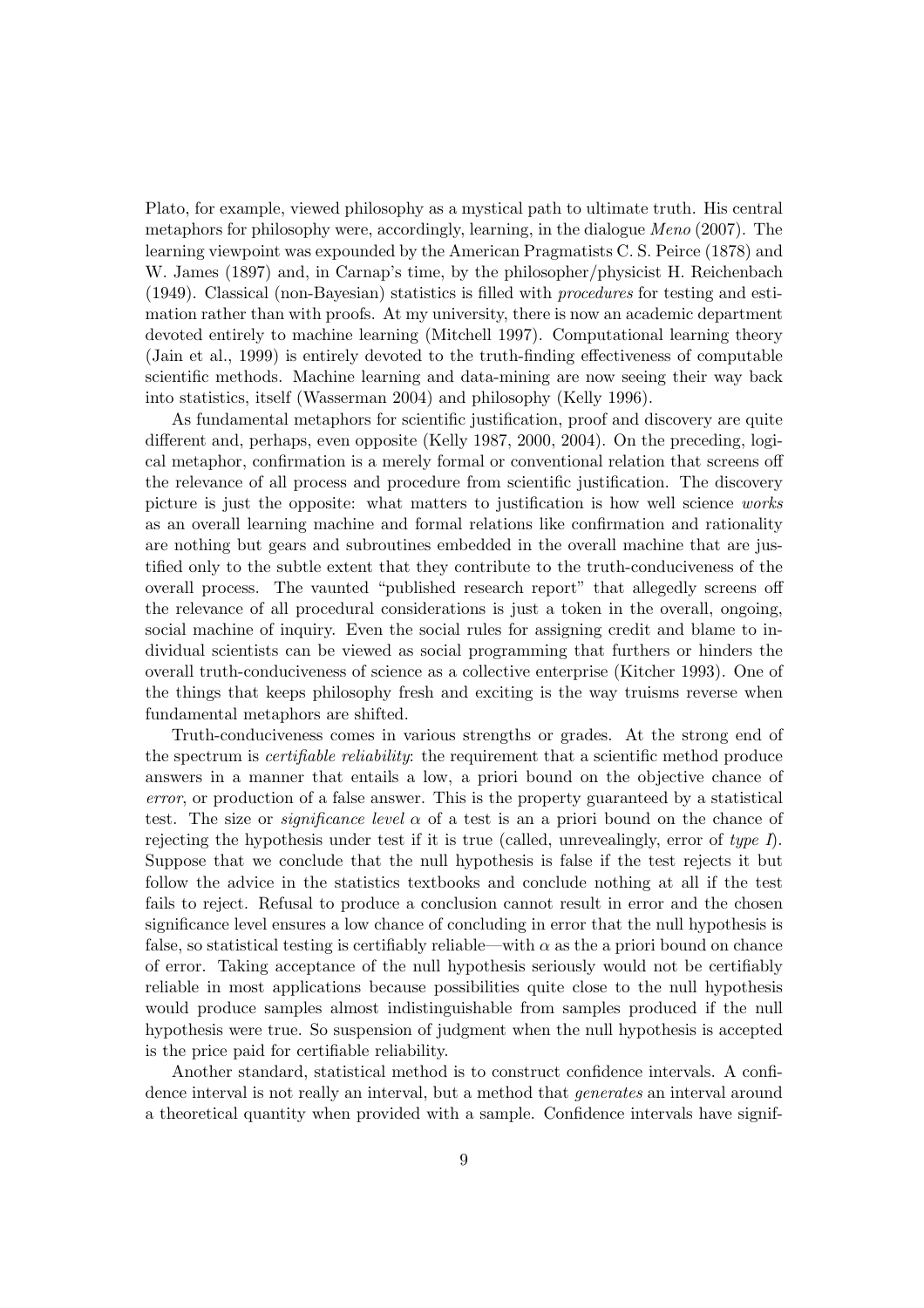icance level  $\alpha$  or *confidence level*  $1 - \alpha$  just in case the chance is less than  $\alpha$  that a sample will be received that results in an interval that fails to catch the true value of the parameter in question. Thus, confidence intervals with significance level  $\alpha$  have an a priori bound  $\alpha$  on chance of error (failure to include the true value of the parameter in question), so they are certifiably reliable. Again, certifiable reliability has a cost. As the bound  $\alpha$  on chance of error is decreased, the intervals must get larger and, hence, less informative. As the sample size increases the intervals get smaller, but never collapse down completely to a unique parameter value.

Could Ockham's razor be certifiably reliable? Recall the polynomial degree problem discussed above. The simplest hypothesis  $H_0$  implies that every parameter  $a_i$  is exactly zero, so it is a point in the infinite-dimensional space of possible parameter settings. Ockham's razor is a systematic bias toward choosing the simpler theory, so there should at least be a sufficiently large sample at which one's chance of choosing the simplest theory  $H_0$  rises above  $\alpha$  if  $H_0$  is true. But even if the true polynomial has a hundred bumps, each bump could be tuned to be so flat that the data would appear indistinguishable from data produced by  $Y = 0$  at the current sample size and then it would be at least reasonably probable that Ockham's razor still sides with  $H_0$ . Therefore, Ockham's razor cannot be certifiably reliable when the question is one of choosing the true theory.

Statistical tests are certifiably reliable if they suspend judgment when the null hypothesis is not rejected, but in that case they do not converge to the true answer when the true answer is the null hypothesis. If the null hypothesis is accepted (Jeffreys 1931, Spirtes et al. 2000), then the test is no longer certifiably reliable—the chance of mistakenly accepting the null hypothesis is arbitrarily high if the null hypothesis is not too far from the truth. Confidence intervals can't help but be certifiably reliable, but every confidence interval that includes parameter values at which  $H_0$  is true also catches parameter values satisfying arbitrarily complex polynomial equations, so certifiably reliable confidence intervals never rule out complex theories—i.e., they never make the "inductive leap" required to arrive at the true theory. For these reasons, it is appropriate to say that classical statistical inference is not really inductive. The demand for certifiable reliability in classical statistics is, therefore, tantamount to inductive skepticism.

Due to its skeptical underpinnings, when classical statistics finally confronts the problem of theory choice, it does so under the rather pallid rubric of "model selection". The idea is to give up on finding true theories—as in money-laundering, it's better not even to ask which back-alleys they come from. In the staid halls of classical statistics, theories are only chosen or adopted as non-literal, predictive instruments (Akaike 1973, Forster and Sober 1994). It might seem that the best-predicting theory should be the true one, but not when observations are noisy and theories have free parameters. To see why, consider the following parable. The military has excellent sharpshooters, but no human is perfect. Researchers at Maliflirtin Corp. decide to address this critical problem by designing a device that increases overall accuracy. Maliflirtin assesses the accuracy of a marksman by measuring the distance of each bullet hole from the bull's eye, squaring them, and adding the results (the squaring keeps them all positive so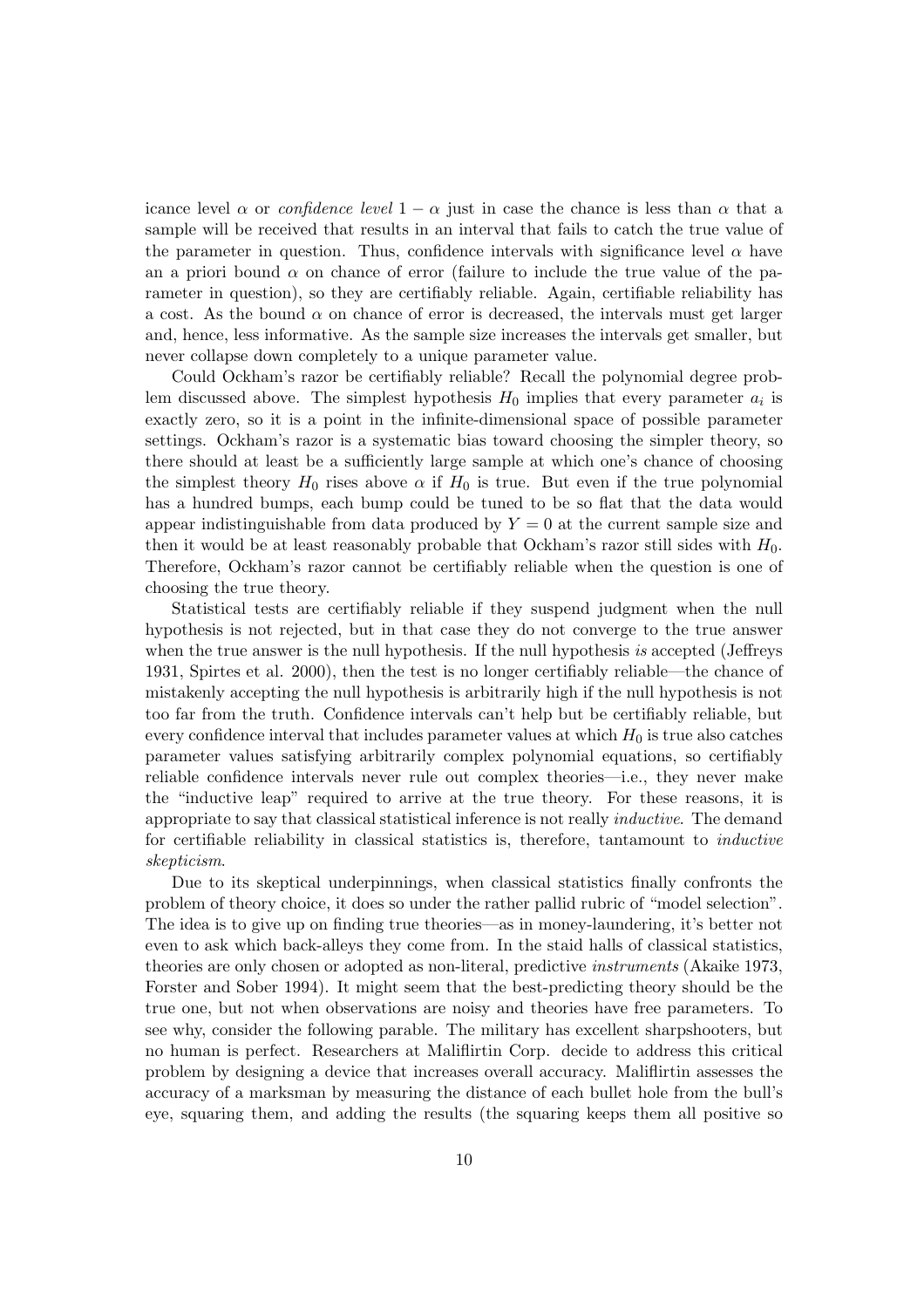there is no cancelation of errors). The design goal is to improve this score by means of advanced technology. The result is the Marksman-clamp. The Marksman-clamp prevents the marksman's rifle from moving at all in the horizontal dimension, canceling the marksman's jitters in that dimension entirely. Unfortunately, this is government work, so the Markman-clamp is typically installed crooked so that the marksman can't possibly hit the bull's eye. Not to worry—as long as the marksman's clamp doesn't force too large a miss, the reduction in width of the cloud of hits compensates for not being able to hit the mark at all. To translate this parable to model selection: the untrammeled marksman corresponds to an unconstrained empirical estimate of a theoretical quantity. The Marksman-clamp corresponds to estimating the quantity with a simple but false theory. The point is that overall mean squared error can be reduced by estimating a parameter using an over-simplified, false theory. Hence, using a theory to improve predictive accuracy is not the same as finding the true theory and the classical conception of model selection is a natural extension of the classical statistician's systematic commitment to inductive skepticism.

If Ockham's razor is to be truth-conducive, one must give up either on reliability or on certifiability. The second possibility is pursued in philosophy by naturalistic epistemologists. Naturalistic epistemology is, indeed, natural in applications like perceptual knowledge. The basic idea is that you have perceptual knowledge that a vase is present when your perceptual belief in vases tracks (Nozick 2006), indicates, is correlated with, is caused by (Goldman 1967), or is informative about (Dretske 1981) the presence of vases. It also works with direction signs, compasses, and meters, all of which probably point in the right direction even though the user may not have any idea why or how or how accurate they are. Dropping certifiability staves off skeptical doubts, since one can have knowledge with no idea why one has it or how to get more—a hidden force or channel of information suffices.

But how does the idea work for Ockham's razor and induction? Suppose that actually, the truth is the simplest theory  $H_0$ . Then the actual chance of error is low, since  $H_0$  is the theory probably chosen by Ockham's razor, if  $H_0$  is true, making Ockham's razor uncertifiably reliable. That is not very impressive, however, since a blind dogmatist who accepts  $H_0$  without looking at the sample at all would (actually) be even more reliable by this argument! If reliability is to be more than mere luck—the core motive of reliabilist epistemology— it must, somehow, span alternative statistical possibilities. But reliability over all the statistical possibilities would be certifiable, which is incompatible with Ockham's razor, as has already been discussed.

That leaves an intriguing possibility: that some unknown causes or chances somehow correlate simplicity with truth *across* possible statistical worlds. G. Leibniz, the celebrated co-founder of the calculus, proposed something of the sort—that the Deity is an engineer who loves simplicity and who, therefore, judges the best possible world to be the simplest or most elegant (1714). To make the idea more explicit, suppose that the Deity is a sporting Fellow, who creates the universe according to a chance sampling distribution over possible universes—a distribution that looks, coincidentally, just like the standard, Bayesian prior bias toward simplicity. Then simplicity would be an objective indicator of truth—like a metaphysical compass needle—even though we cannot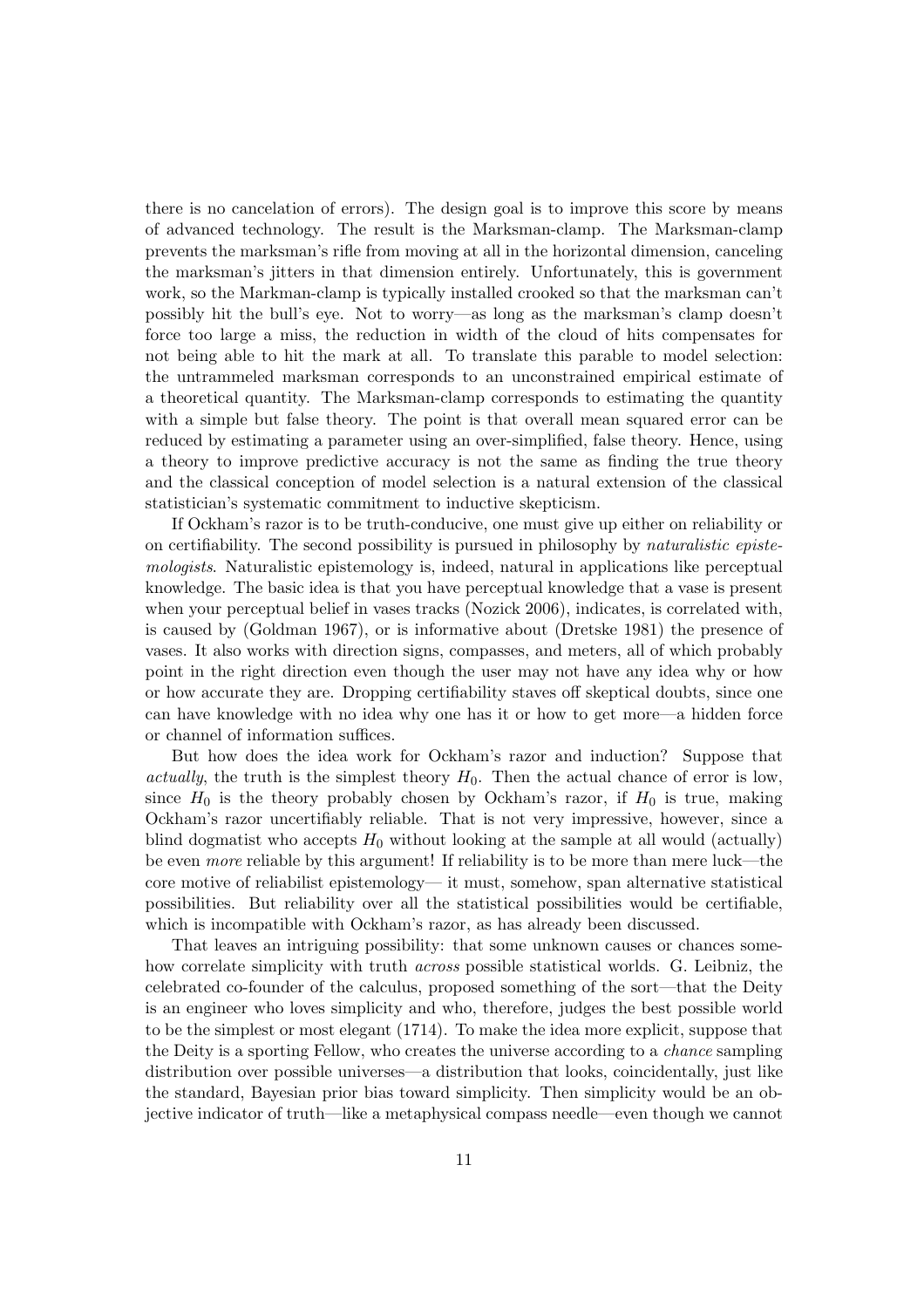certify its significance level a priori. Indeed, all one needs are the Bayesian likelihoods for each theory. For if the Bayesisan likelihoods were objective chances, it would be the case that if the truth weren't as simple as we think, it probably wouldn't be complex in a way so contrived as to have fooled us on a sufficiently large sample, as those parameter settings are only a very small range of the possible parameter settings.<sup>4</sup> So then Ockham's razor would track the truth, not in terms of the overt sampling chances discussed posited by the theories themselves (that would imply certifiable reliability) but in virtue of the Deity's hidden, metaphysical Urn chances. Hope beyond hope, if something like that is true, then even if we never figure out whether or how or why, Ockham's razor is busy producing non-accidental knowledge as we speak and there is a point, after all, to scientific inquiry!

Hidden causes and chances may explain Ockham's razor in sufficiently low-level inquiries, in which the free parameters in the laws can reasonably be viewed as random variables in their own right (e.g., infection rate in an epidemiological model). But nowhere is Ockham's razor more indispensable than at the level of *fundamental* theory and then the naturalistic turn becomes problematic, as R. Koons (2000) has argued. Suppose that the theories under consideration are fundamental, so that their parameters govern all the natural chances in the universe. Then natural chance is a function of the parameters, so the chance, given the actual setting of the parameters, that they are set as they are must be unity, if it even makes sense to speak of such a chance:

$$
p_{\theta=r}(\theta=r)=1.
$$

Hence, there is no possible universe in which the natural chance of the fundamental parameters being set in a given way is flat or even continuous, as in the Bayesian argument for Ockham's razor.

Koons concludes that the truth-conduciveness of fundamental science is incompatible with naturalism—the view that all causes and chances are natural causes and chances "in" the natural universe, leaving the reader to carry the argument to its Leibnizian conclusion. My diagnosis is different. Short-run reliability is the wrong explication of truth-conduciveness for understanding theory choice, induction, and Ockham's razor. Insistence upon short-run reliability results either in inductive skepticism or in a pseudo-scientific, hidden, causal super-structure for science that would make Ockham blush. Better to explicate scientific truth-conduciveness in a weaker but certifiable manner that avoids both skepticism and shamanism.

A traditional alternative to reliability is certifiable convergence. Thus, although Ockham's razor does not certifiably point at or indicate the right answer immediately, eventually all the false, overly-simple answers are refuted and one is left with the true answer. This argument works entirely without occult, Ouija-board forces—it is no more occult than shooting a row of tin cans off of a fence (Sklar 1977). Even the Bayesians, who put their faith in a formal theory of rationality into which one may insert arbitrary, personal hunches, invoke convergence theorems to maintain some

 ${}^{4}$ For example, Roush's (2005) version of tracking uses such likelihoods and, therefore, yields at least a subjective explanation of Ockham's razor.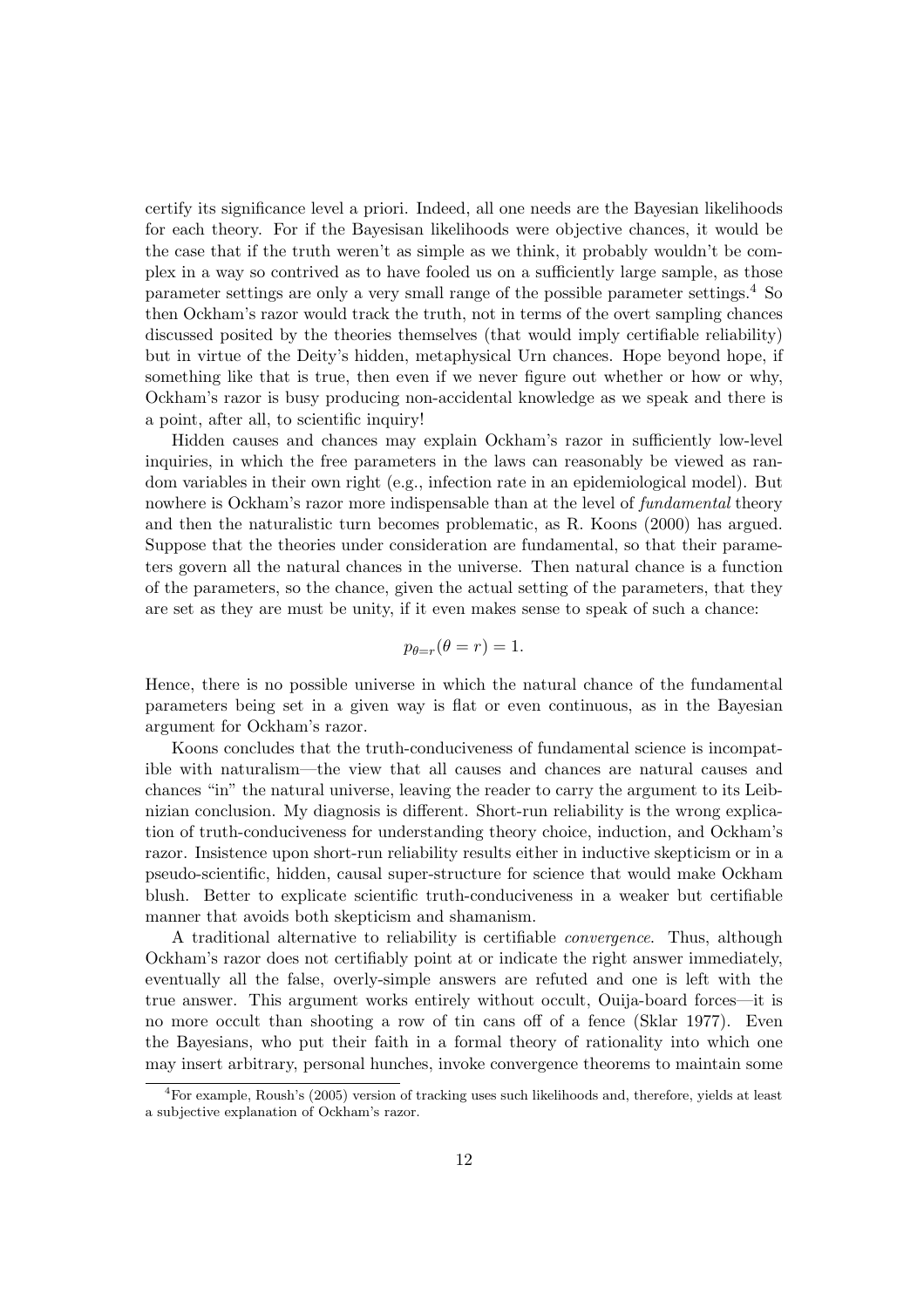sort of connection with reality. Unlike certifiable reliability, certifiable convergence is sufficiently weak to apply to the problem of theory choice—a point often repeated in the literature on statistical model selection.

But if reliability is too strict to single out Ockham's razor, convergence is too weak (Salmon 1967). For any theory whatever could be brought to the front of the queue and entertained until the complex effects it predicts (e.g., bumps in the polynomial case) have failed to appear by a given time fixed in advance. This procedure might find the truth faster than Ockham's razor (e.g, if the favored theory is true and the effects it predicts happen to be sufficiently large). Indeed, it is part of Bayesian lore that arbitrary prior opinions are less of a problem than one might suppose because they wash out in the face of empirical evidence (Savage 1954), so that divergent starting points come to agreement. But then Ockham's razor is more like a defeasible hindrance in finding the truth than a positive guide to the truth—and that much could be said of a prior bias toward complexity. So, again, certifiable convergence fails to explain how a prior bias toward simplicity helps one find the truth better than other prior biases would.

### 4 The Freeway to the Truth

The crux of the simplicity puzzle is to explain, without circularity, how a prior bias toward simplicity is better for finding the truth than a prior bias toward complexity would be. Mere convergence in the limit does not single out simplicity as the right bias to start out with and simplicity points toward the truth in the short run only under the (circular) prior assumption that the truth is simple. Indeed, it seems that any explanation of Ockham's razor must be circular, for how could a prior bias help one find the truth regardless how complex the truth happens to be? That sounds as paradoxical as giving good directions for arriving at an unspecified destination: wherever one points, the destination could lie in the opposite direction.

But not only can such advice be given; it happens every day. If you are lost in a small town and ask for directions, any local resident who recognizes that you live elsewhere will send you to the freeway entrance ramp. It isn't necessary for the resident to know which major city you are headed to, since the best route to any major city is on the freeway system. The hardest case for Ockham's razor is the one in which the entrance ramp lies in the opposite direction from your ultimate destination. But it is still, in a sense, better to follow the local directions to the freeway, which is straighter and more direct overall, even though the entrance ramp is in the opposite direction from your ultimate destination. For suppose you disregard the advice and, as luck would have it, head on a compass course directly toward your destination. You either end up taking a much more circuitous route home over rural roads or you eventually turn around and head toward the entrance ramp, adding at least one gratuitous course reversal to your overall route. In this parable, the resident puts you on the most direct route to your goal without knowing where you were headed. He does it without occult, mind-reading signals or circular assumptions. Indeed, knowing where you were headed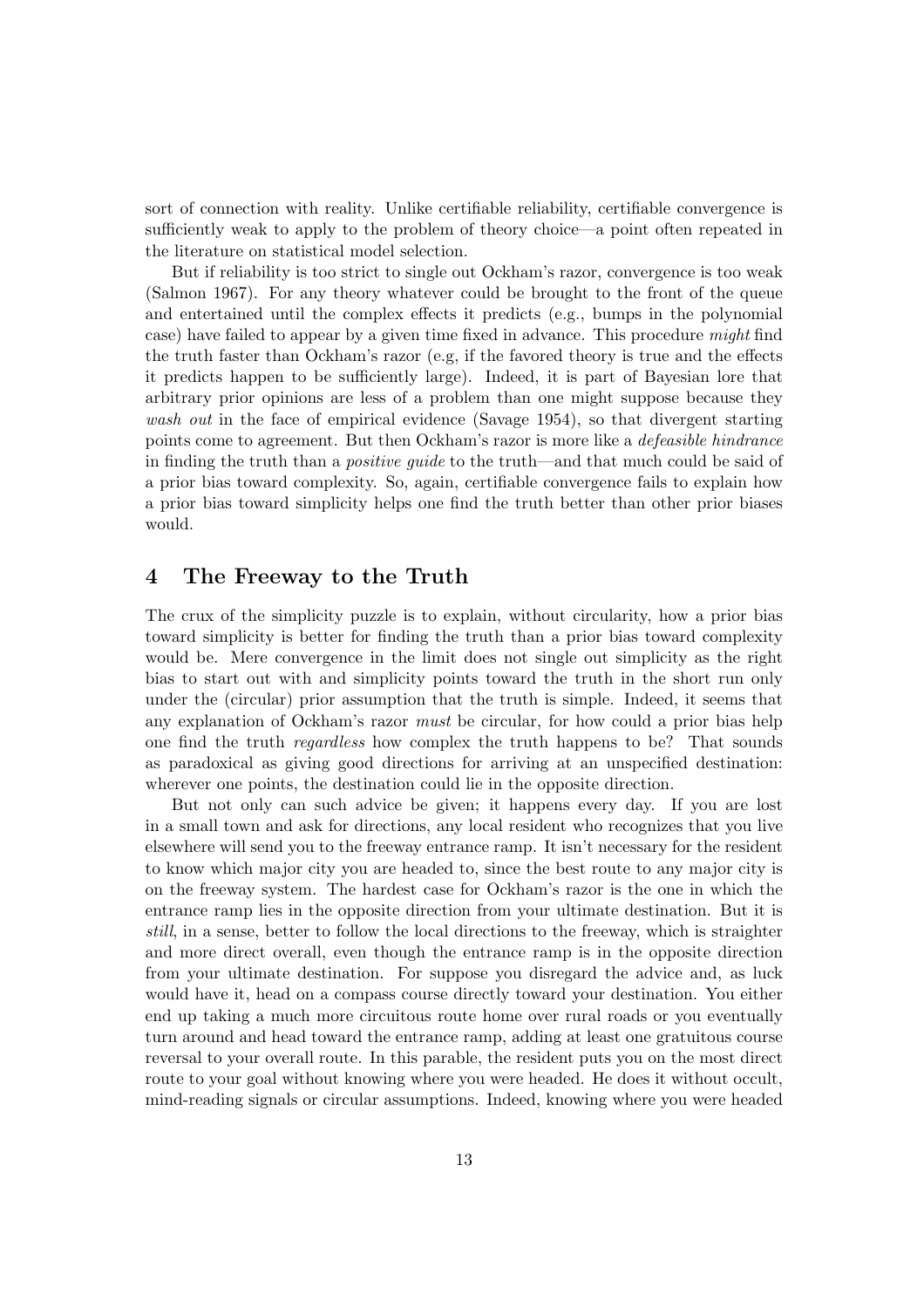wouldn't have improved his advice. Perhaps, in some similar manner, Ockham's razor keeps one on the most direct route to the truth, even though that route is not without some unavoidable twists and bumps of its own.<sup>5</sup>

Convergence to the truth implies only that one's chance of producing the truth climbs ever closer to 1. That is compatible with arbitrarily many arbitrarily large vacillations or retractions of earlier answers along the way and no possible convergent method is guaranteed to avoid arbitrarily many such retractions. More precisely, say that a method retracts answer H (in chance) to extent r at sample size  $n + 1$  just in case the chance that the method produces  $H$  drops by r from sample size n to sample size  $n+1$ . The total retractions in chance can be obtained by summing over all sample sizes and all possible answers.<sup>6</sup> Retractions are a healthy but painful sign of scientific progress, so there is no question of eliminating them altogether. But surely, it would be better not to reverse the course of science needlessly.

Although retractions in chance are rarely discussed as such, they are a familiar feature of statistical inference. For example, consider the policy of choosing the simplest polynomial hypothesis  $H_0$  if it is not rejected by a test at low significance  $\alpha$  and choosing the complementary hypothesis  $\neg H_0$  otherwise. Then the chance of accepting  $H_0$  is also high when the truth is the flat line  $Y = a_0$ , for  $a_0$  slightly greater than zero. But at a larger sample size the disparity between  $a_0$  and zero becomes noticeable and the chance of selecting  $Y = 0$  drops to zero while the chance of accepting the true, complex answer  $Y = a_1$  rises to unity. This reversal of opinion is due to the increasing power of the test as sample size increases, a generally recognized and unavoidable feature of of statistical testing.

Suppose you were to "fish" for the true hypothesis  $H_n$  by performing tests of the "nested" hypotheses:

$$
(H_0), (H_0 \text{ or } H_1), (H_0 \text{ or } H_1 \text{ or } H_2), \ldots,
$$

and choosing  $H_i$  when the first test not to reject is  $(H_0 \text{ or } \dots \text{ or } H_i)$ . Then by the preceding logic, it is possible that the chance of choosing  $H_0$  approaches unity and then drops toward zero, followed by the chance of choosing  $H_1$  rising to unity and dropping to zero, followed by ..., until the chance of choosing  $H_n$  rises toward unity. So the theory fishing expedition retracts its conclusions n times when the truth is  $H_n$ . It may seem that the same result would be achieved regardless of the ordering—the thing you seek is always in the last place you look. But here is the interesting part: every method that converges in probability to the truth can be forced by nature to produce  $H_0$  with arbitrarily high chance followed by  $H_1$  with arbitrarily high chance

 $5$ The idea of paying attention to retractions was proposed by H. Putnam (1965), a student of H. Reichenbach. Since then, the concept has been extensively studied by computational learning theorists as a concept of problem complexity (Jain et al. 1999). O. Schulte (1999, 2000) and I proposed retraction minimization as a way to recover short-run constraints on scientific method and my own recent work (2002, 2007, 2007a, 2007b, 2008, Kelly and Glymour 2004) has applied that approach to the derivation of Ockham's razor.

<sup>&</sup>lt;sup>6</sup>It is not hard to show that total retractions in chance are a lower bound on the expected number of total retractions.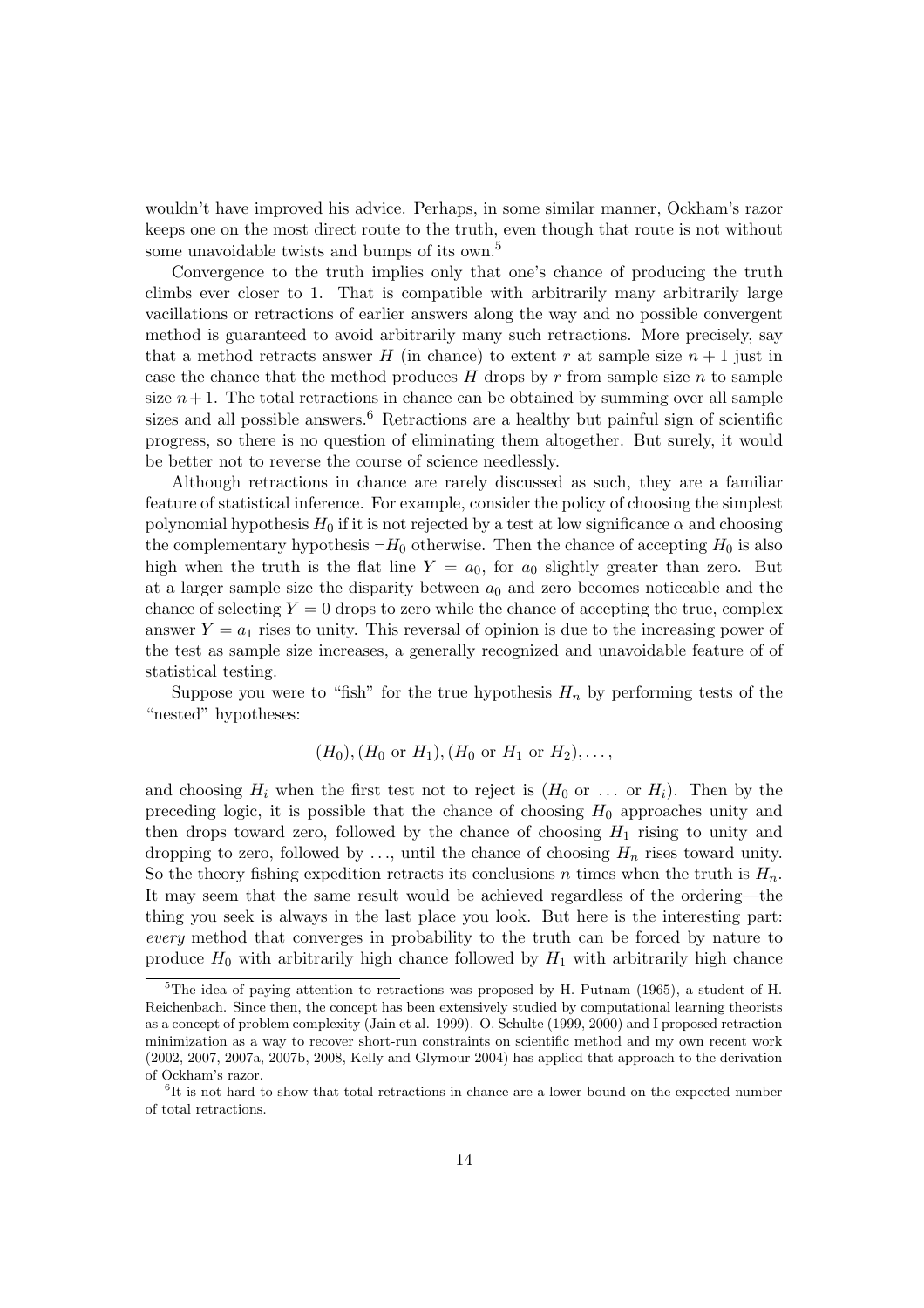followed by  $H_2$  with arbitrarily high chance, etc.—the sequence corresponding to the intuitive ranking by simplicity. For let  $\epsilon$  be non-zero but arbitrarily small. On data presented by  $X = 0$ , method M always produces  $H_0$  with chance greater than  $1 - \epsilon$ after the sample reaches some size  $n_0$ . Since sampling chance depends continuously on the form of the underlying equation, there exists a sufficiently small constant  $a_0 > 0$ such that M has chance greater than  $1 - \epsilon$  of producing  $H_0$  even though  $Y = a_0$  is true. But since  $M$  converges to the truth, there is a larger sample size  $n_1$  after which the chance that M produces  $H_1$  exceeds  $1 - \epsilon$ . So M first probably produces  $H_0$  and then probably produces  $H_1$ . Note that  $\epsilon$  can be chosen arbitrarily small, so the total retractions can be driven arbitrarily close to 1. This argument can be iterated to force retractions in chance arbitrarily close to n when the truth is  $H_n$ , using just convergence and arbitrarily good approximations of simple curves by means of arbitrarily complex curves with arbitrarily flat bumps. Since no convergent discovery strategy can avoid the retractions performed by Ockham's razor, one can say that Ockham's razor is efficient or optimal in terms of following the certifiably straightest or most efficient route to the truth.

The only escape from the retraction argument is to fail to find the truth at all, a remedy worse than the disease. Even Bayesian rationality, with its degrees of belief apportioned appropriately to the evidence, cannot escape the argument—because it converges to the truth. Say that a Bayesian retracts  $H$  to degree  $r$  if her degree of belief in H is above r with chance r at one point and is below  $1 - r$  with chance r at a later point. Now use convergence and approximation just as before to force the Bayesian into retractions in chance arbitrarily close to n when  $H_n$  is true.

Since the argument is, perhaps, unfamiliar, it may be helpful to actually see the retractions in chance of a real method for statistical theory choice employed in statistics, machine learning, and data-mining, namely, the Bayes' Information Criterion or BIC for short (Schwartz 1978). One of the standardly cited advantages of BIC is that it converges to the right answer, because the BIC score of a theory converges to the degree of belief of a simplicity-biased Bayesian. The BIC score for a model  $T$  with  $k$ free parameters on sample  $E$  of size  $n$  is just:

$$
BIC(T, E) = \log(\text{highest chance } E \text{ could have under } T) - \frac{k}{2}\log(n),
$$

and the strategy is to choose the theory that maximizes the BIC score. The left-handterm rewards models that can be "fit" closely to the data (i.e., that make the data very probable) while the right-hand-term penalizes the number  $k$  of free parameters in the theory—an obvious nod to Ockham.

Suppose that the truth is a bivariate normal distribution over two variables  $X, Y$ and  $H_0$  says that both variables have zero mean,  $H_1$  says that one variable has zero mean, and  $H_2$  says that neither variable has zero mean. As in the polynomial case,  $H_0$ is zero dimensional,  $H_1$  is uni-dimensional, etc. so, statistically the problems are quite analogous although this one is easier to plot and to visualize. The Mathematica plots depicted in figure 1 illustrate the retractions in chance by BIC as the sample size  $n$ increases. The strangely shaped white zone covers the points in sample mean space at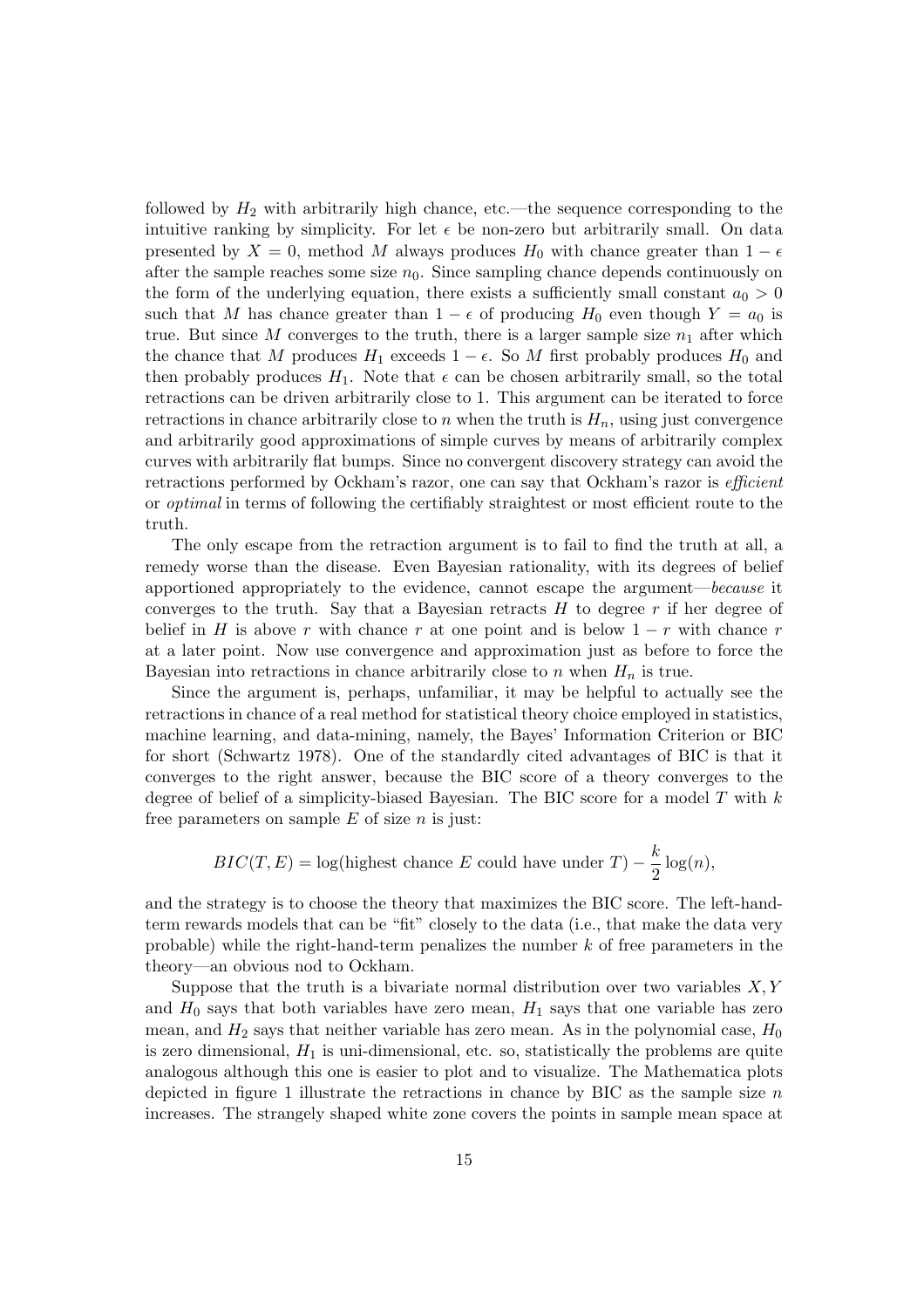

Figure 1: Retractions in chance by BIC

which BIC selects the simplest answer (that both coordinates of the population mean are zero).<sup>7</sup> The cross-shaped grey zone covers points at which the next simplest answer is selected (that one coordinate of the population mean is zero) and the black region is where the most complex answer is selected. Graphically, Ockham's razor corresponds to the fact that the white zone is "on top of" the grey zone which is "on top of" the black zone. The unfilled oval line is the boundary of the 95% quantile or footprint of the true sampling distribution, which is in this case has mean vector (.05, .005). The BIC strategy first "takes the bait" for the simplest answer at around  $n = 100$  (note that the 95% quantile is nearly contained within the acceptance zone for the simplest answer). BIC "notices" that the first component of the mean vector is nonzero at  $n = 30,000$ (the 95% quantile is now nearly contained in the acceptance zone for the next-simplest answer) and then notices that the second is nonzero at around  $n = 4,000,000$ , for approximately two retractions in chance—the theoretical optimum in this case. In spite of the suggestive form of the BIC scoring rule, BIC falls short of implementing Ockham's razor fully due to the black and grey regions inside the oval at  $n = 2$ . In consequence, the exclusion of these regions at  $n = 100$  amounts to an extra retraction that could have been avoided by expanding the white region or by returning no answer at all.

### 5 Unique Optimality

So Ockham's razor is certifiably optimal, but is it uniquely certifiably optimal? Recall the most striking feature of the freeway metaphor—the entrance ramp is the most direct route home even if it is a bit out of the way, so one ought to take the local resident's advice. Something similar is true of Ockham's razor. Think of a child following her

<sup>7</sup>The strange shape is a consequence optimizing a score expressed as the sum of a fit-rewarding term and a complexity penalizing term. The origin scores better than the background in a naturally shaped oval, but the origin scores better than the axes in a caustic star shape that extends far into the sectors and pinches in along the axes. The zone in which the origin does better than both is the intersection of the caustic star with the oval, as depicted in the figure. The Akaike information criterion or AIC yields a zone of the same shape but a different size (Akaike 1973). Contemplation of the shape may make one think twice about using either criterion, in spite of the cuteness of the formulas and the nod to Ockham's razor.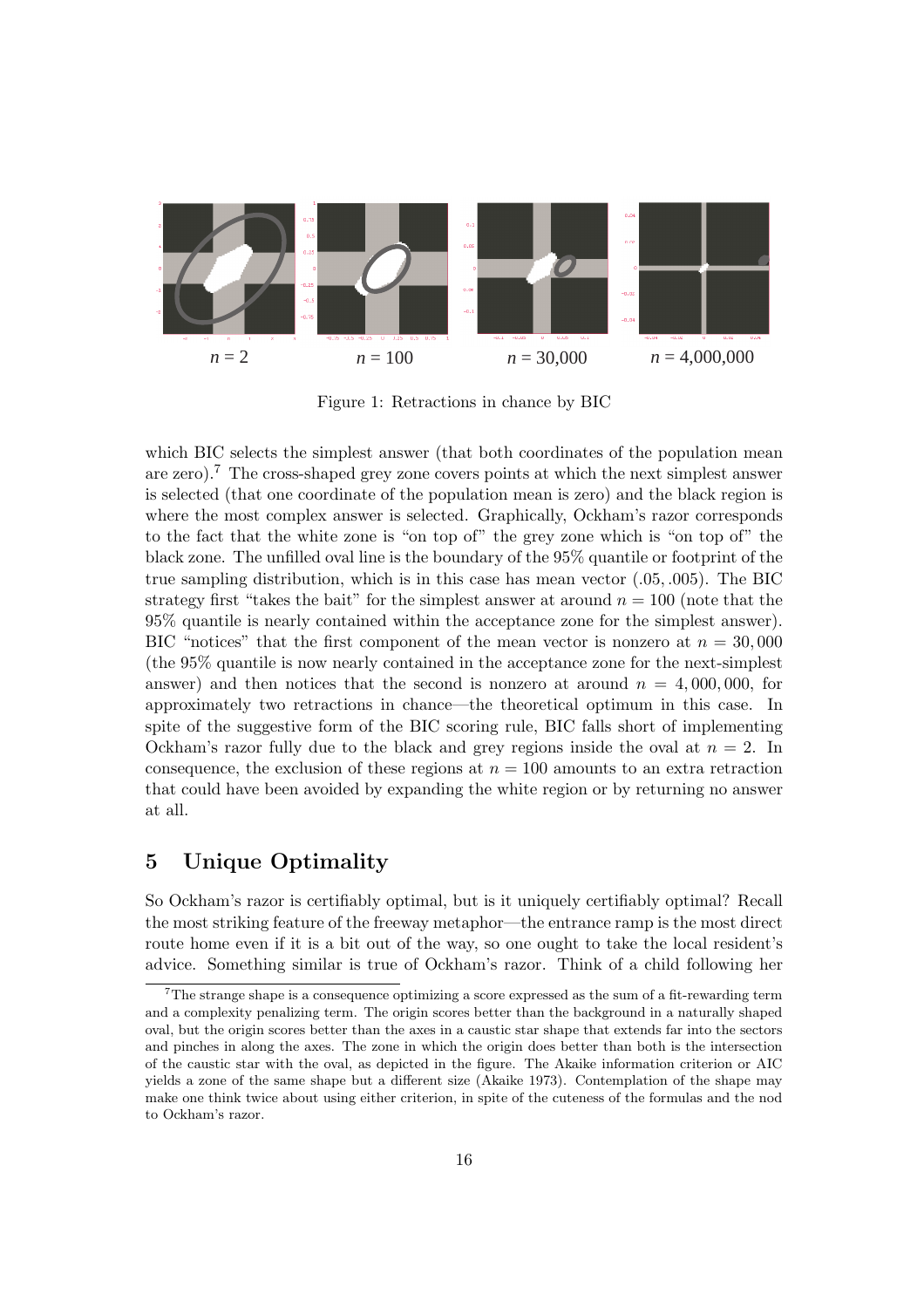mother from one errand to another. If the child stays with or behind her mother, she follows the same path to the ultimate destination as her mother, which is the best she can do. If she ever runs ahead to the next store before her mother leaves the current one, the current store may have been her mother's last destination, so if her mother waits there long enough she has to backtrack to avoid permanent separation. After she returns to her mother's side, her mother is free to go to the next shop and the next. Now the daughter's path involves at least one extra U-turn compared to her mother's. Her "pursuit curve" is inefficient.

More literally, in the polynomial example, consider the world state in which the true parameter values are  $(a_1, a_2)$ , where  $a_1, a_2 > 0$  and  $a_2$  is quite small but  $a_1$  is large enough for  $H_0$  to be rejected at low significance. So one might say that  $H_1$  is the simplest answer compatible with experience and, hence, is the answer Ockham's razor should favor. Suppose, instead, that your strategy has a high chance of producing the true answer  $H_2$  at sample size n (any answer other than  $H_1$  would suffice, but this is the most interesting case, since it pits Ockham against short-run truth). Then since possibility  $(a_1, 0)$  has a sampling distribution similar to that of  $(a_1, a_2)$ , there is a non-negligible chance  $\beta$  that you accept  $H_2$  at  $(a_1, 0)$ . Since you converge to the truth at  $(a_1, 0)$ , the chance of producing  $H_1$  at  $(a_1, 0)$  rises as high as you please as sample size increases, so the chance of producing  $H_2$  drops from  $\beta$  to as near to zero as you please. Now the preceding argument forces nearly another unit retraction at some nearby world  $(a_1, a_3)$  satisfying  $H_2$ , for a total of  $1 + \beta$  retractions after sample size n in the true answer  $H_2$ . Favoring the Ockham answer would have resulted in retractions certifiably near 1 in answer  $H_2$  after rejection of  $H_0$  at sample size n. So it is better, in terms of certifiably direct approach to the truth, to follow Ockham's razor—even if the violation happens to be true. Hence, there is no need to know in advance whether the truth is simple or complex, so there is no need for circles or Ouija boards to explain why Ockham's razor is the best possible truth-finding policy.

The retraction optimality argument does not establish that Ockham's razor is reliable. Since simple samples can be approximated by complex means, there is no way to certifiably avoid retractions in chance in theory choice. That is crucial to the asymmetry between simplicity and complexity: the retractions can be forced toward theories of higher in complexity but not in reverse. Pretense to reliability implies that nature cannot force retractions and, hence, makes it impossible to explain Ockham's razor without the usual recourse to wishful thinking or circles.

The argument is based on certifiable bounds. An Ockham violator can get lucky in terms of retractions if nature is kind enough to reveal all the anticipated complexities immediately, so it is not claimed that Ockham's razor does better in every possibility. Also, whether or not Ockham's razor does better in terms of expected retractions depends upon which question-begging prior probability distribution one adopts. It is not claimed that the above argument takes precedence over genuine plausibility considerations. Rather, it explains and justifies the usual selection of an Ockham ignoredge profile when one is actually ignorant.

The forcibility of retractions toward ever more complex theories also sheds light upon Goodman's whack/blite puzzle. Simplicity is not a matter of mere notation that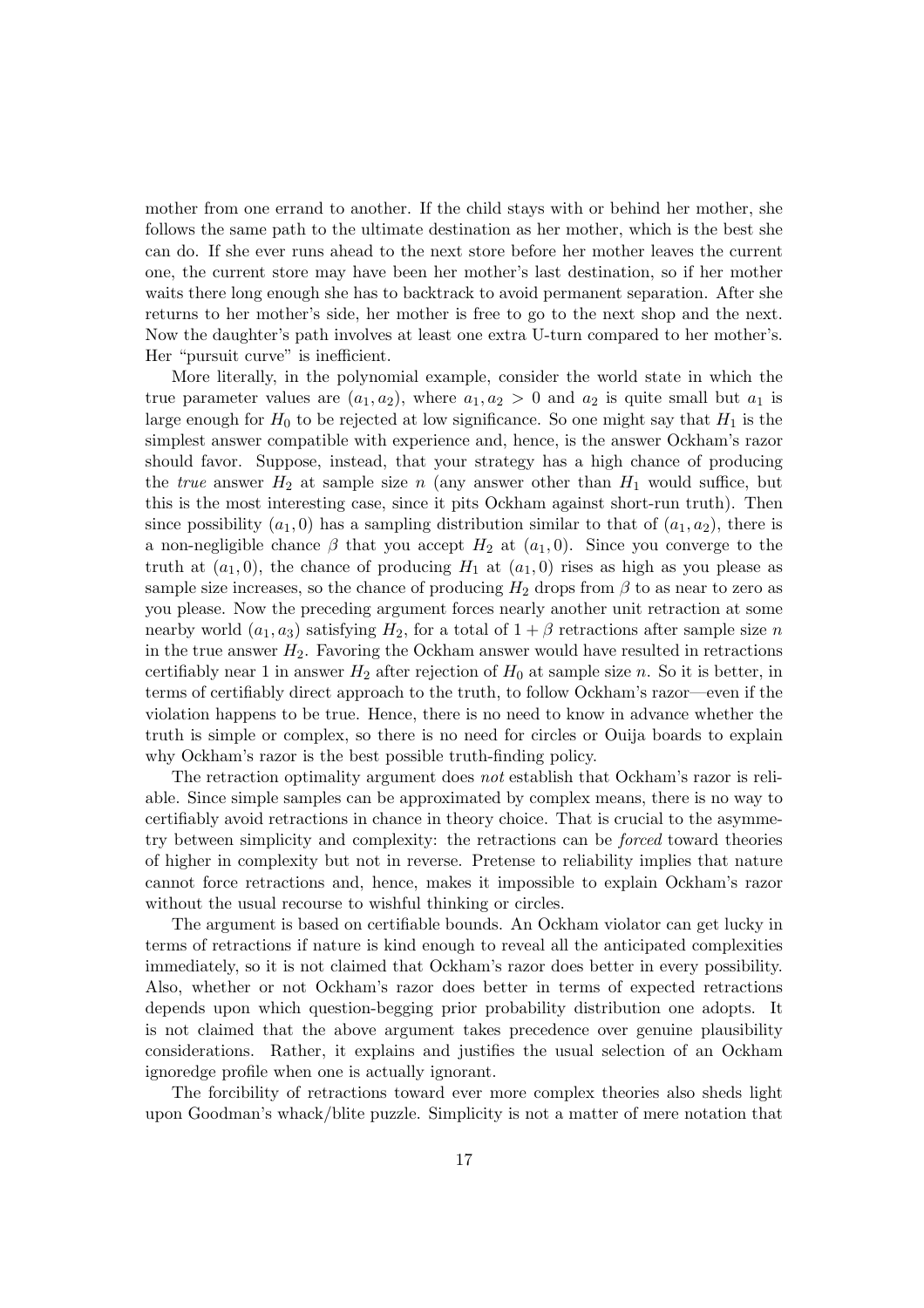can be coded away. Rather, the empirical complexity of a theory  $T$ , relative to a theory choice problem, is the number of retractions nature could force an arbitrary, convergent scientist to perform prior to convergence to  $T$  (Kelly 2007a, 2007b). That ordering determines the freeway route to the truth and Ockham's razor directs inquiry along the straightest path to any destination along the route.

## 6 Conclusion

This essay began with the puzzle that Ockham's razor seems to require a metaphysical commitment to the simplicity of nature, pre-judging the future course of scientific inquiry. As avenues for addressing the puzzle, two fundamental metaphors for scientific reasoning were considered; argument and inquiry. The argumentative viewpoint leads ineluctably to a circle. The perspective of inquiry, on the other hand, explains Ockham's razor, without presupposing that the truth is simple, as the straightest possible path to the truth.

## 7 Acknowledgements

This work was generously supported by NSF grant number 0740681. The author is indebted to discussions with Sherri Roush, Jonathan Vogel, Conor Mayo-Wilson and Steve Fancsali, which led to the refinement and clarification of some of the preceding arguments.

## 8 Bibliography

- Akaike, H. (1973) "Information theory and an extension of the maximum likelihood principle," Second International Symposium on Information Theory. pp. 267- 281.
- Aristotle (2007) Posterior Analytics, G.R.G. Mure, trans., eBooks@Adelaide, University of Adelaide, http://etext.library.adelaide.edu.au/a/aristotle/a8poa.
- Bonjour, L. (1980) "Externalist Theories of Empirical Knowledge," Midwest Studies in Philosophy 5: 53-73.
- Carnap, R. (1962) Logical Foundations of Probability, Second Edition. Chicago: University of Chicago Press.
- Cartwright, N. (1999) The Dappled World, Cambridge: Cambridge University Press.
- Dretske, F. (1981) Knowledge and the Flow of Information, Cambridge: M.I.T. Press.
- Earman, J. (1992) Bayes or Bust? A Critical Examination of Bayesian Confirmation Theory. Cambridge: M.I.T. Press.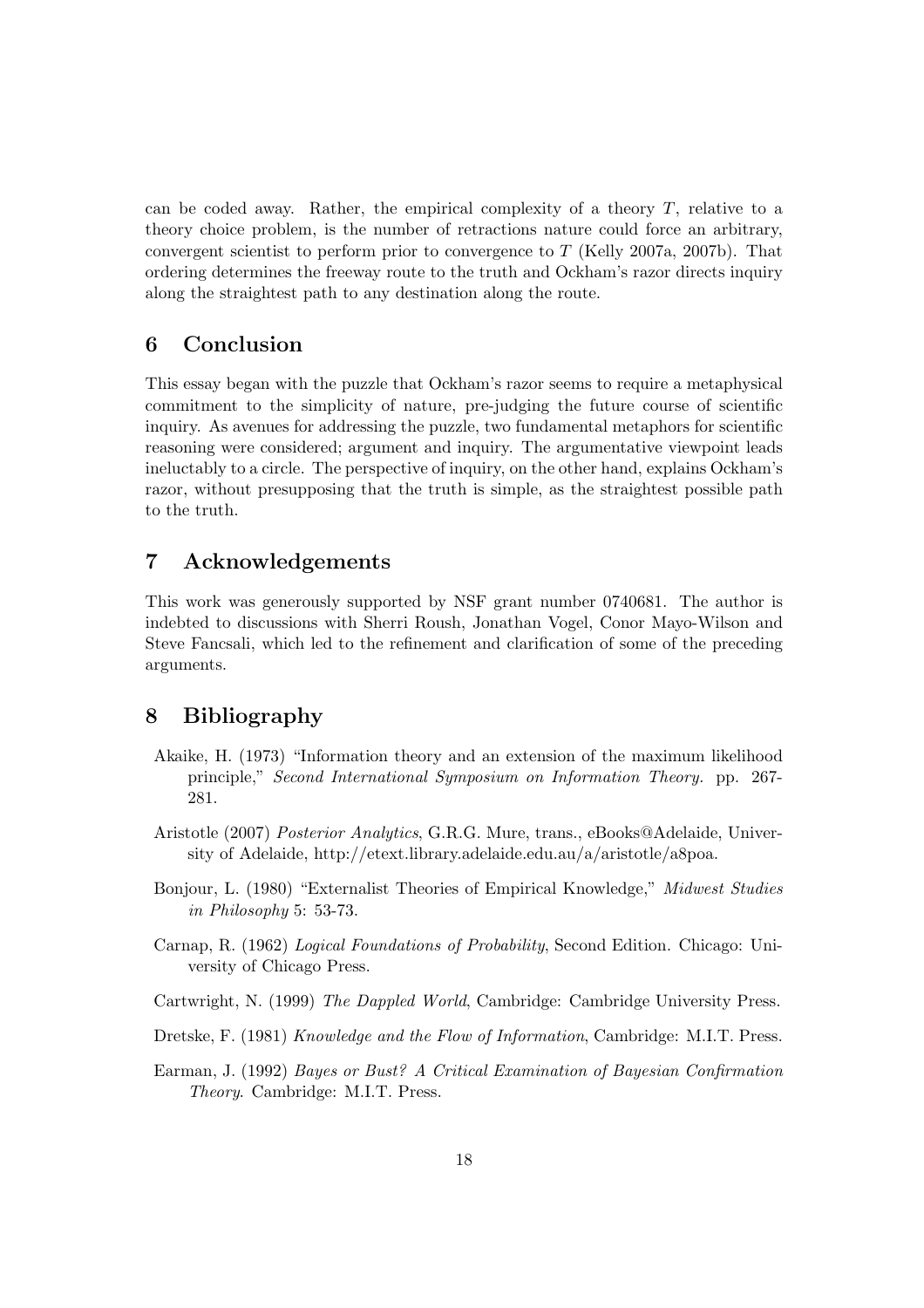- Ellsberg, D. (1961) "Risk, Ambiguity, and the Savage Axioms", Quarterly Journal of Economics 75: 643-669.
- Forster, M. and Sober, E. (1994) How to Tell When Simpler, More Unified, or Less Ad Hoc Theories will Provide More Accurate Predictions. The British Journal for the Philosophy of Science 45: 1 - 35.
- Glymour, C. (1980) Theory and Evidence, Princeton: Princeton University Press.
- Goldman, A. (1967) "A Causal Theory of Knowing," Journal of Philosophy, 73: 771- 91.
- Goodman, N. (1955) Fact, Fiction, and Forecast. Cambridge: Harvard University Press.
- Hempel, C. G. (1965) "Studies in the Logic of Confirmation". In Aspects of Scientific Explanation. New York: The Free Press, pp. 3-51.
- Howson, C. and P. Urbach (1989) Scientific Reasoning: The Bayesian Approach. New York: Open Court.
- Jain, S., Oshersion, D., Royer, J., and Sharma, A. (1999) Systems that Learn. Cambridge: M.I.T. Press.
- James, W. (1897) The will to believe, and other essays in popular philosophy. New York: Longmans, Green and Company.
- Jeffreys, H. (1931) Scientific Inference. Cambrige: Cambridge University Press.
- Kadane, J., Schervish M., and Seidenfeld, S. (1999) Rethinking the Foundations of Statistics, Cambridge: Cambridge Universitiy Press.
- Kant, I. (1987) The Critique of Judgment, W. Pluhar, trans, Indianapolis: Hackett.
- Kelly, K. (1987) "The Logic of Discovery," Philosophy of Science, 54, 1987, pp. 435- 452.
- Kelly, K. (1996) The Logic of Reliable Inquiry. New York: Oxford University Press.
- Kelly, K. (2000) "The Logic of Success," British Journal for the Philosophy of Science, 51: 639-666.
- Kelly, K. (2002)"Efficient Convergence Implies Ockham's Razor," Proceedings of the 2002 International Workshop on Computational Models of Scientific Reasoning and Applications, Las Vegas, USA.
- Kelly, K. (2007) "How Simplicity Helps You Find the Truth Without Pointing at it," V. Harazinov, M. Friend, and N. Goethe, eds. Philosophy of Mathematics and Induction, Dordrecht: Springer.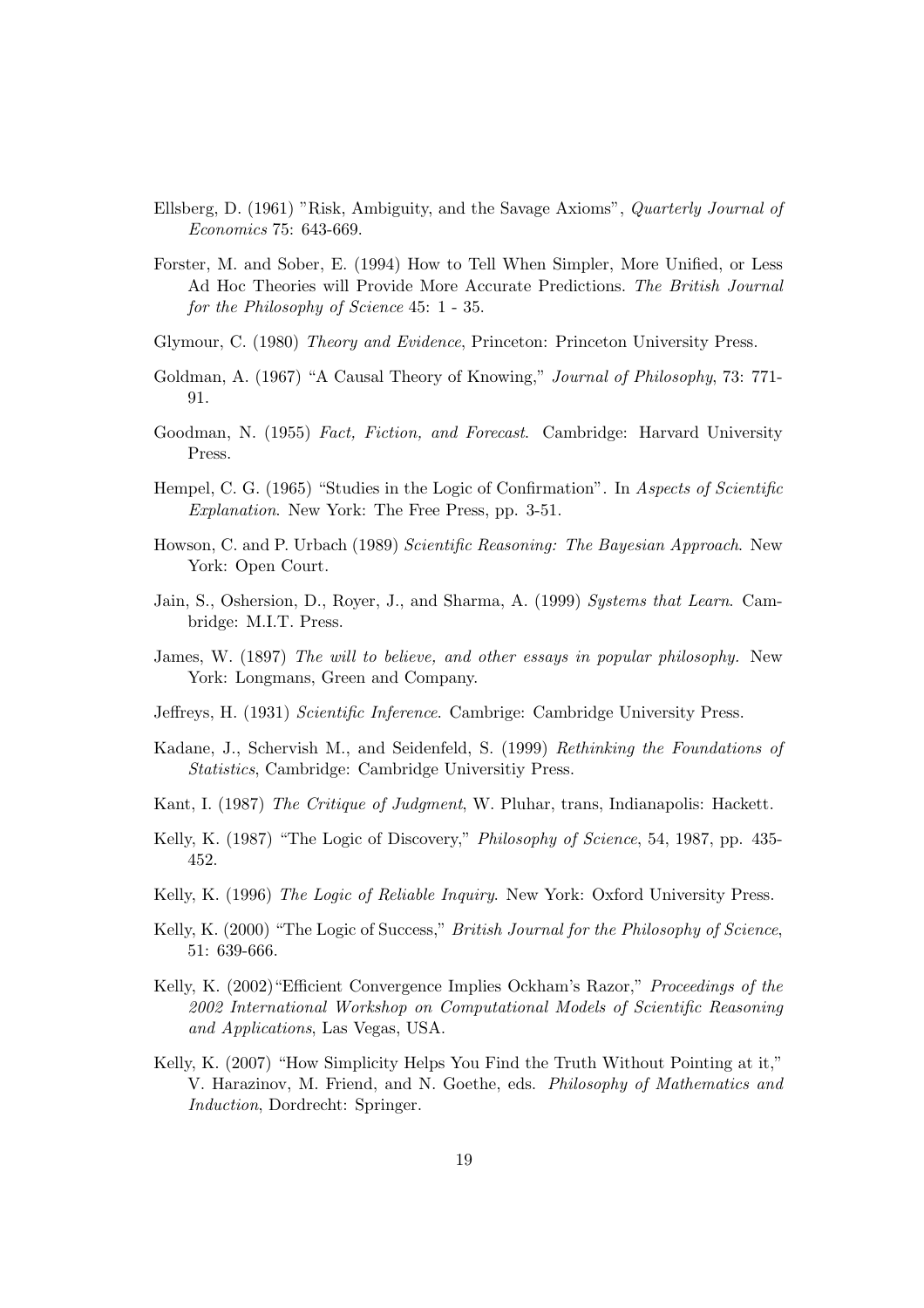- Kelly, K. (2007a) "Ockham's Razor, Empirical Complexity, and Truth-finding Efficiency," Theoretical Computer Science, 383: 270-289
- Kelly, K. (2007b) "A New Solution to the Puzzle of Simplicity", *Philosophy of Science* 74: 561-573.
- Kelly, K. (2008)"Ockham's Razor, Truth, and Information", in Philosophy of Information, Van Benthem, J. Adriaans, P. eds. Dordrecht: Elsevier pp. \*\*\*-\*\*\*.
- Kelly, K. and Glymour, C. (2004) "Why Probability Does Not Capture the Logic of Scientific Justification," C. Hitchcock, ed., Contemporary Debates in the Philosophy of Science, Oxford: Blackwell, pp. 94-114.
- Kitcher, P. (1993) The Advancement of Science, Oxford: Oxford University Press.
- Koons, R. (2000) "The Incompatibility of Naturalism and Scientific Realism," in Naturalism: A Critical Analysis, J. Moreland and W. Craig eds., London: Routledge. Keynes, J. A (1921) Treatise on Probability. London: Macmillan.
- Lee, P. (1989) Bayesian Statistics: An Introduction. London: Edward Arnold.
- Leibniz, G. W. (1714) Monadologie, in Die Philosophischen Schriften von G. W. Leibniz, vol. IV. Berlin: C. J. Gerhardt, 1875, pp. 607-23.
- Mitchell, T. (1997) Machine Learning. New York: McGraw-Hill.
- Nozick, R. (2006) Philosophical Explanations, New York: Belknap Press.
- Pearl, J. (2000) Causality: Models, Reasoning, and Inference, Cambridge: Cambridge University Press.
- Plato (2007a) Meno, B. Jowett, trans. Internet Classics Archive, http://classics.mit.edu/Plato/meno.htm
- Peirce, C. (1878) "How to Make our Ideas Clear," Popular Science Monthly 12: 286- 302.
- Popper, K. (1959) The Logic of Scientific Discovery. New York: Harper.
- Putnam, H. (1965) Trial and Error Predicates and a Solution to a Problem of Mostowski. Journal of Symbolic Logic 30: 49-57.
- Quine, W. (1951) "Two Dogmas of Empiricism," The Philosophical Review 60: 20-43.
- Ramsey, F. (1990) Philosophical Papers Cambridge: Cambridge University Press.
- Reichenbach, H. (1949) The Theory of Probability, London: Cambridge University Press.
- Roush, S. (2005) Tracking the Truth, Oxford: Oxford University Press.